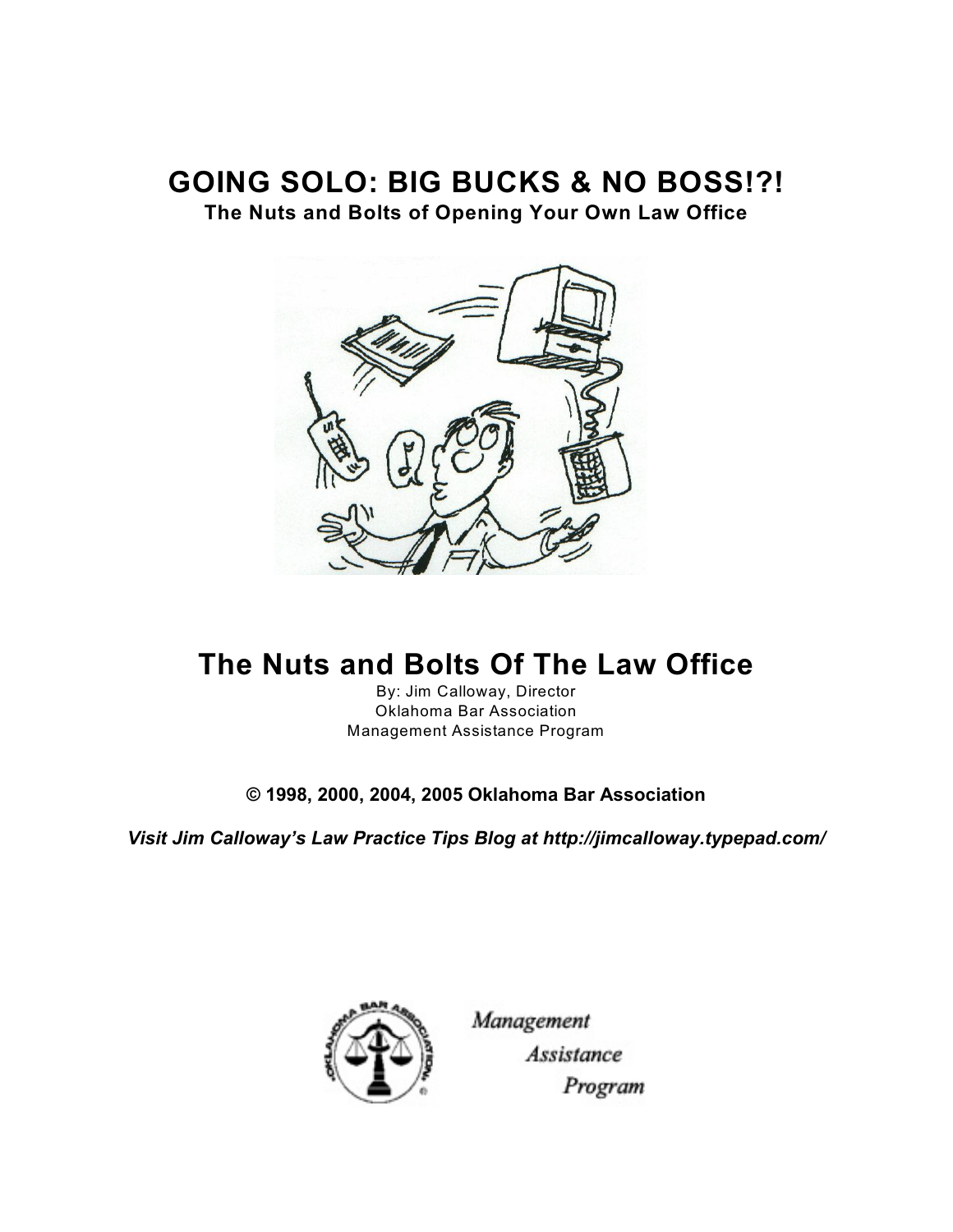# **The Nuts and Bolts Of The Law Office**

*By Jim Calloway, Director Oklahoma Bar Association Management Assistance Program*

(Author's note: This is a compilation of several papers, some dating back to the late 1990's. They have only been lightly re-edited and so the reader may find some outdated language and some redundancy. Nevertheless, I wish I had had this document available to me when I first opened my own law practice.)

What's the best thing about being a solo practitioner? Perhaps it is the freedom to do what you want, make decisions for yourself, set the hours you want and take only the cases you want.

That sense of freedom and empowerment will stick with you for several days, maybe even weeks, after opening your solo law practice.

Then reality sets in.

In many ways, the beginning paragraph above is absolutely true. You can docket your child's Little League game in the early afternoon and attend it with no explanations required to anyone. But, saying that a solo practitioner has no boss is somewhat humorous. In many ways instead of having a single boss, the solo practitioner has a hundred or more bosses. The 'bosses" include every client and the landlord who expects to be paid rent, along with all of the other providers whose fees for services constitute your overhead. Sure you can set your own hours, unless the judge says a case will be heard on a set day and time. Sure you can do whatever you want with your business time and personal time. But most things you want to do with your personal time cost money, which is only available if you devote an adequate amount of business time to practicing law.

The true solo practitioner, with no employees, wears many hats- all the "hats" there are for the business in fact. They are management and labor. They serve as the Chief Executive Officer, the Chief Financial Officer, the Chief Information Officer. They also serve as the file clerk, the errand runner, the receptionist, the secretary and perhaps even the janitor. When the true solo practitioner is in court or in conference with a client, all other business operations are closed because there is no one else available to handle them.

Many solo practitioners will soon decide that they need to hire a secretary, whether full time or part time. Although the lawyer is technically the "boss" of the secretary, in reality adding staff adds to the lawyer's responsibilities and duties, chief among these being paying the secretary and making tax deposits timely. Hopefully a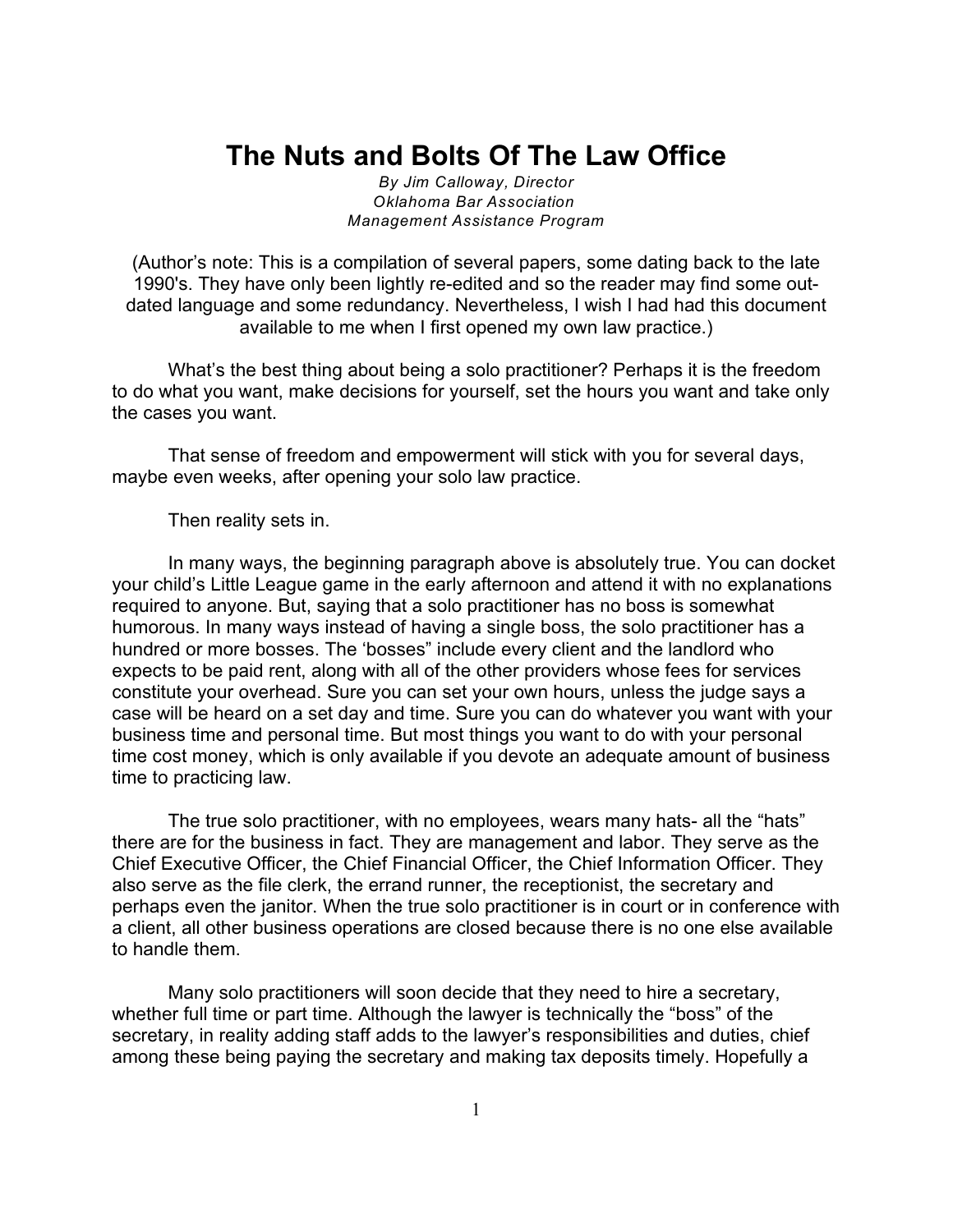good secretary will allow the lawyer to produce much more work generating more income than the costs for the secretary.

The goal for hiring a secretary should not be just to make the lawyer's life easier. The law practice is a business. The goal therefore is making money. Staffing decisions should be made to facilitate that goal. Some lawyers would take umbrage at the statement that a law practice is a business. They would maintain that the practice of law is a profession. In fact, you can, in many quarters, start a rousing debate over whether lawyering is a profession or a business. Most of these discussions focus on the perceived loss of professionalism, congeniality, camaraderie and trustworthiness between members of the bar.

 Whether there is in fact a decline in the professionalism of lawyers and whether there are too many lawyers in society today are subjects for discussion in another forum.

The answer to the business versus profession debate appears very clear, at least to this writer. Simply put, today the practice of law is a profession which must be operated like a business.

Operating a law firm like a business does not necessarily mean squeezing every penny out of clients, nor demanding that every billable tenth of an hour be compensated.

 In fact, the application of some types of business principles to a lawyer-client relationship may cheapen it and demean it, transforming what used to be a confidential personal relationship of trust into a mere commodity. If one shops for a will like shopping for an automobile or a new pair of shoes, then eventually lawyers are reduced to the role of a vendor instead of a professional advisor. The client perceives all lawyers services as the same and price becomes the only important factor. Whether you have advised them for years or saved the family farm a decade ago could become irrelevant when the new law school graduate down the street markets "Last Will and Testament..now reduced to move quick at 50% off." We must therefore cultivate our client relationships while improving our efficiency. We must utilize new technologies without allowing them to distance us from our clients.

One thing remains certain. To the extent that a lawyer can operate more efficiently, quickly and cheaply in the future, it will benefit both the lawyer and the lawyer's clients. Improving in this area is not an option.

Today, we must focus on creating satisfied clients in an increasingly competitive marketplace. Legal ethics and obligations to protect the client's best interests may prevent us from adopting the old adage - "The Customer is Always Right". But we can strive toward the goal of "The Client is Always Satisfied". This does not mean necessarily satisfied with the outcome of a particular case. It does mean that the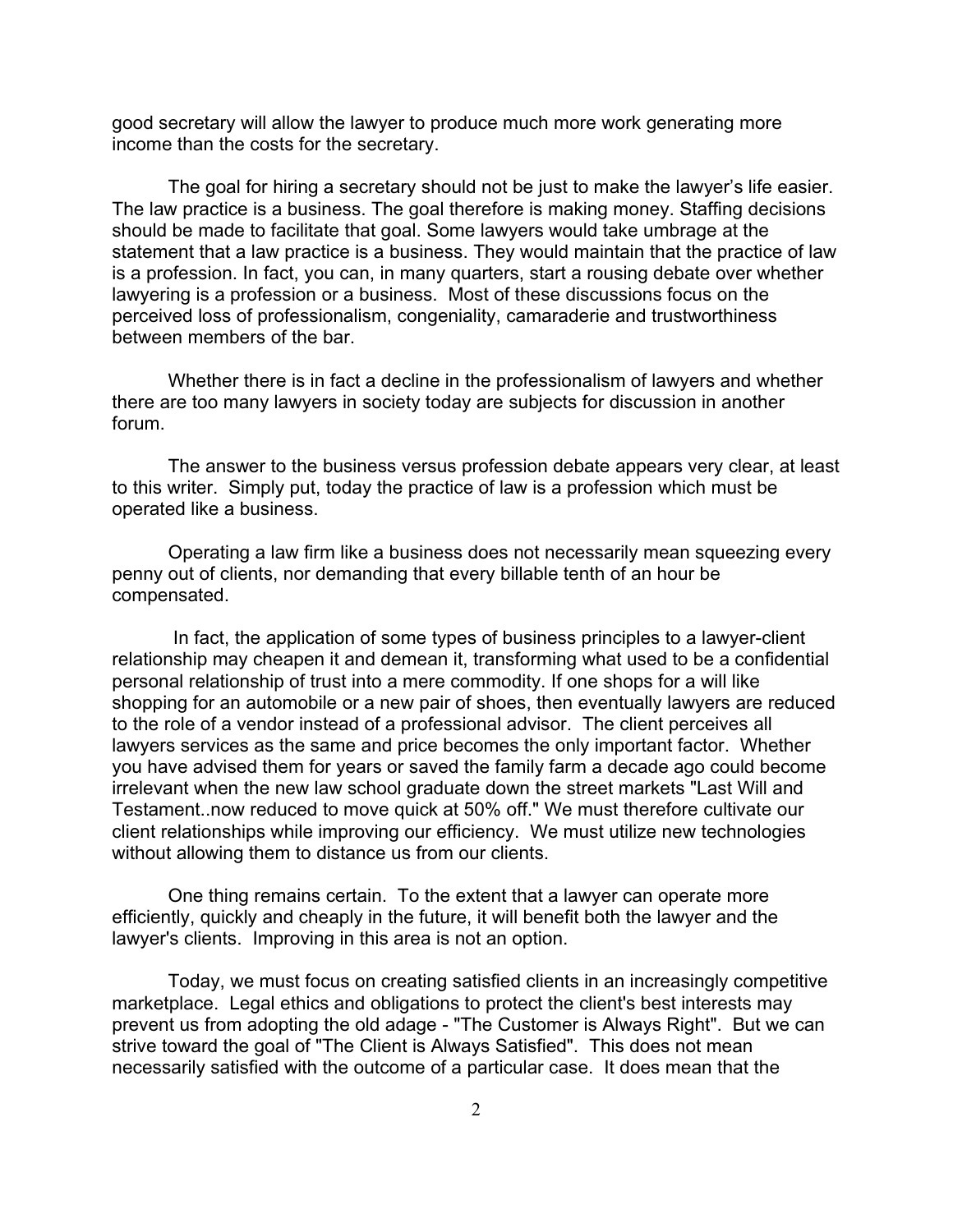client's perception of the lawyer's advice, efforts and reliability should be satisfactory. For it is the client's perception that will result in either future referrals or bar complaints. Many lawyers never recognize that the skill of a lawyer or even an outstanding result may not weigh as heavily in a client's positive or negative perception as other matters. The tone of the receptionist's voice, the amount of time left on hold, the promptness of returned phone calls, the appearance of an attorney's office, copies of pleadings and correspondence being mailed to the client, all may contribute more to your client's attitude than the matters we are trained to consider important.

#### **The Lawyer As Manager A Thumbnail Sketch of Law Office Management**

Generally speaking there are several types of lawyer-specific operations in a law office.

- 1. Client and Case Management
- 2. Delivery of the Legal Services
- 3. Document Management
- 4. Time and Billing
- 5. Accounting
- 6. Marketing and Client Development

Traditional means to do these operations involved files in folders, typewriters, manually recorded time sheets and ledgers. Manual systems still work fine. But no one uses a typewriter to prepare documents anymore. There is a difference in ease and accuracy in word processing on a computer versus a typewriter. You will find a similar improvement in automating all of the above functions. The sooner you handle all operations on a computer, the better.

As a lawyer, you need access to the law. The better your access the more you will spend (in money and training). It is very important to shop around among the various legal information providers. Internet access is an absolute must.

Someone must pay you for your services, usually either clients or other lawyers, with a rare situation where a government entity or the other side will pay you.

The best source of business is a referral from a satisfied client. Client satisfaction depends more on the client's perception of his treatment than on the lawyer's skills or the results obtained.

Every dollar you do not pay out in overhead is an extra dollar you take home.

Your greatest successes are often cases that you turn down.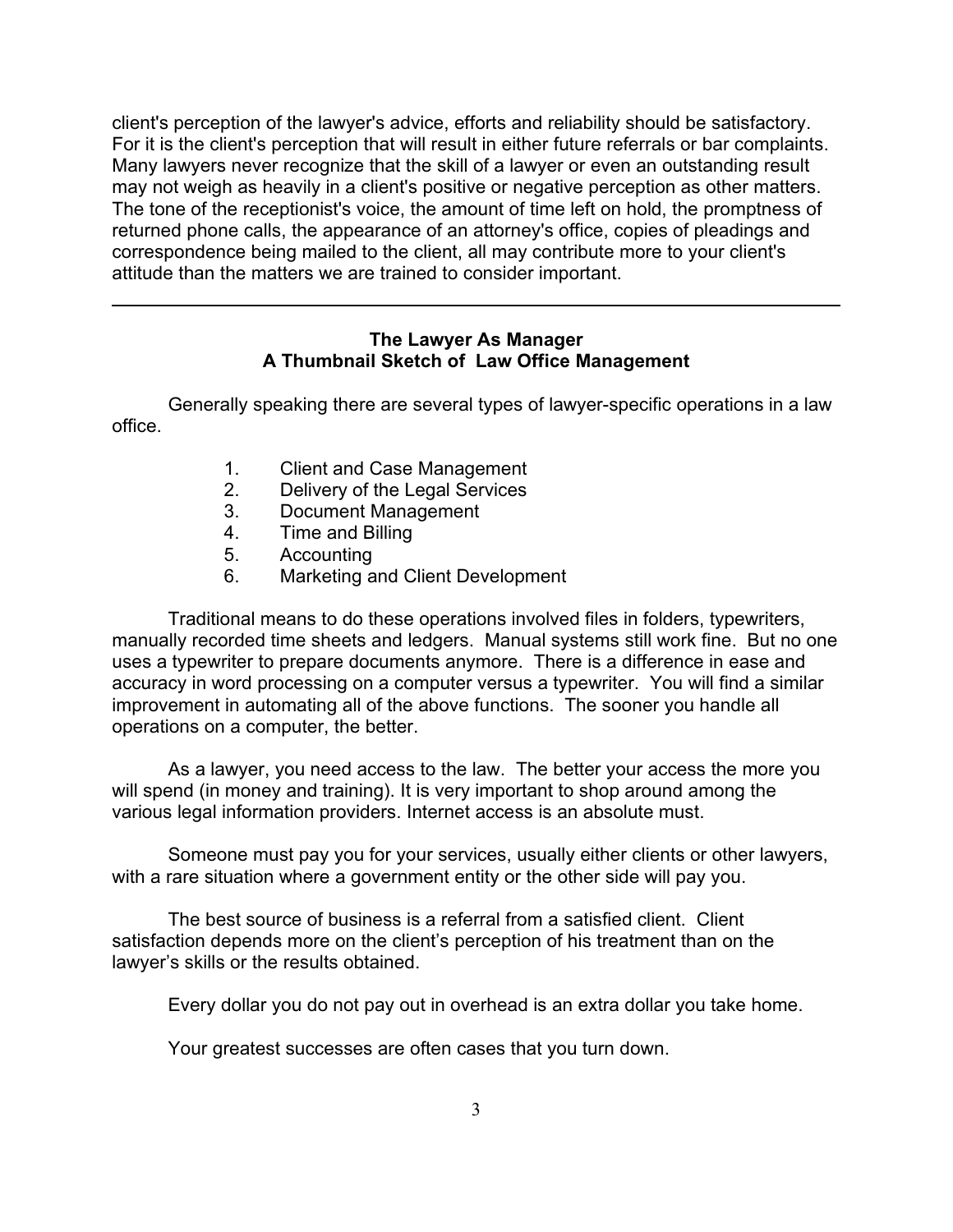Your client has to receive your bill to pay it. The sooner you get the bill to the client, the better your chances are it will be paid and paid promptly.

Excellent employees are the greatest of prizes. Praise them, listen to them and compensate them well. Schedule some regular time each month (perhaps a luncheon) to listen to your assistant's concerns and ideas. Continuing training for employees is an investment you will never regret.

Your receptionist is often the lowest paid, least experienced and least trained employee. Your receptionist gives all of your clients their first impression of you and sets the tone for every dealing between you and the world. Make sure you are giving the impression you desire

#### **The successful lawyer MUST BE a law Firm Manager.**

Most lawyers just want to practice law. A few, perhaps, came from a business background or attended business school and really are excited about the prospect of running their own business. But for most, the business concerns are not what drove them to law school.

What is management?

Well, obviously, law firm management means different things depending on the size of the firm and the type of practice. The managing partner of a two hundred attorney firm has a vastly different view of management than a solo practitioner with one employee.

But, the general tasks of law office management are similar no matter what the size of the firm.

The primary management style difference between smaller and larger firms is the delegation of management duties. The larger the firm the greater share of those duties are handled by staff, who specialize in administration and management. The smaller the firm, the less likely it is that resources are available to hire full time managers and, therefore, the duties fall on the lawyers (or secretaries.)

For convenience, let us refer to two broad sets of management issues, the Administrative Services, which are generally applicable to most businesses and Delivery of Legal Services, those which apply only to a law firm.

Administrative issues are crucial for the existence of the law firm. They may be done poorly, which will decrease success and profitability of the firm, but they will generally be done. For example, if the electricity keeps getting shut off, eventually there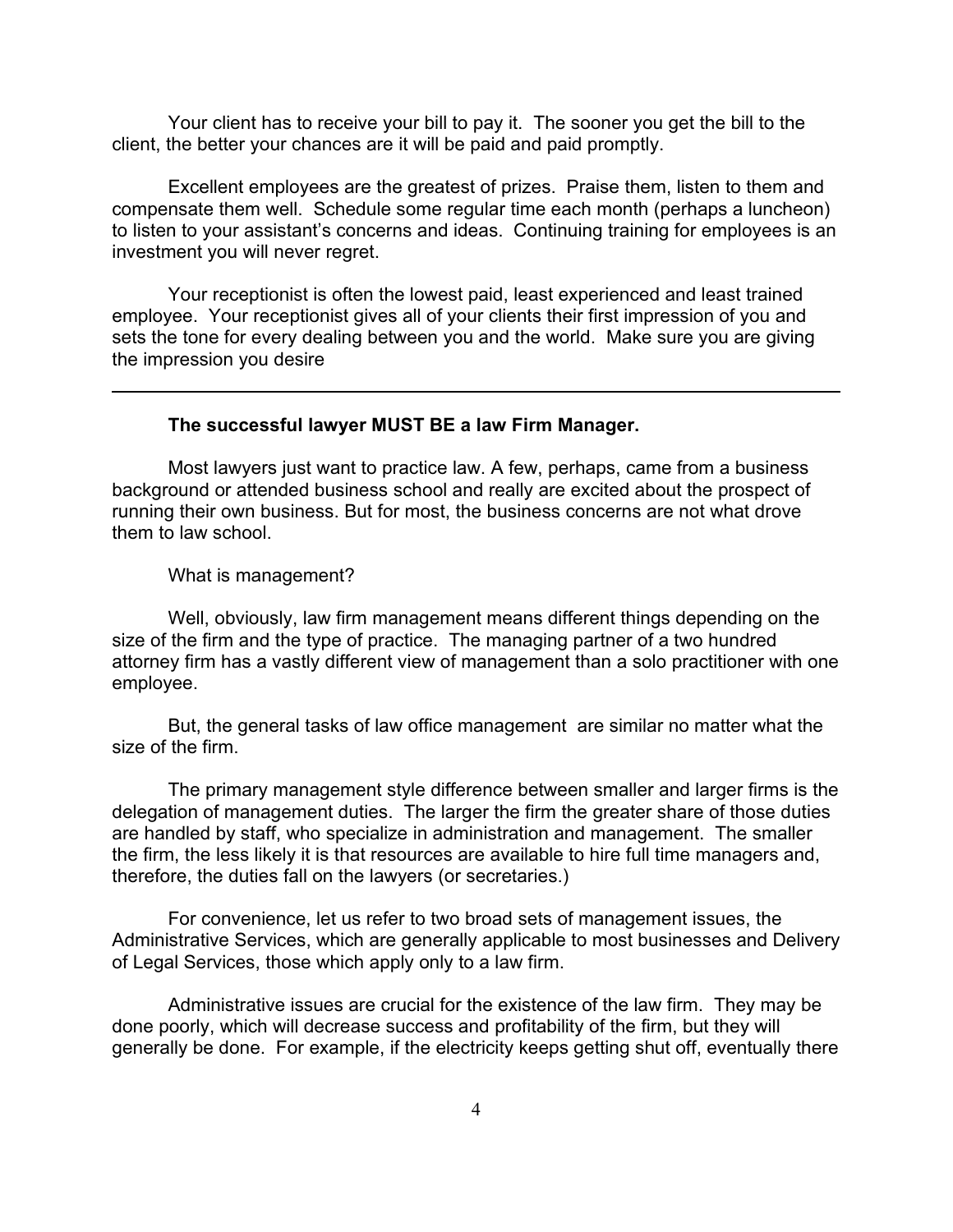will be a system in place to pay the electric bill. Penalties for late payment or non-payment of employees withholding will eventually be remedied if the practice is to survive. Administrative issues which do not directly relate to the delivery of legal services are often referred to as the "business side" of the practice of law.

Some of these types of administrative issues include:

- 1. The Physical Location
- 2. Purchasing
- 3. Accounting
- 4. Personnel
- 5. Establishing procedures and systems
- 6. General business plan
- 7. Technology

 In addition to the prior list of actual delivery of legal services issues we might add such areas as:

- 1. Quality Control and Risk Management
- 2. Work Allocation (who does what tasks)
- 3. Future Planning
- 4. Technology proficiency
- 5. Training and Continuing Legal Education
- 6. Trust Account Management
- 7. Development of Legal Assistants and Associate Attorneys
- 8. Relationships with Affiliated Attorneys

As you can see, these lists could go on and on and it is almost impossible to draw a "bright line" separating one set of areas from another.

The key is to determine whether lawyers are doing tasks that are mostly on the "business side" of the firm and are more properly done by non-lawyer employees or consultants. Even the solo practitioner who has no staff will probably make arrangements for outside help for computer applications, heavy typing and other nonlegal matters. More than one solo practitioner's spouse has found themselves pressed into service for tasks as shopping for office supplies, typing or otherwise serving as a temporary receptionist or secretary.

(In fact this is one of the key differences between a solo practitioner and a lawyer practicing in a large firm. A lawyer in a larger firm has the luxury of allowing the lawyer's spouse to be totally oblivious to what goes on in the law practice. A solo's spouse will have to know much more and will have much more direct interest since the disposable income in the household may vary from month to month depending on the success of the practice. Suppose someone calls for the lawyer at home in when the lawyer is out. With a personal injury practice, for example, the spouse will need to know that a minor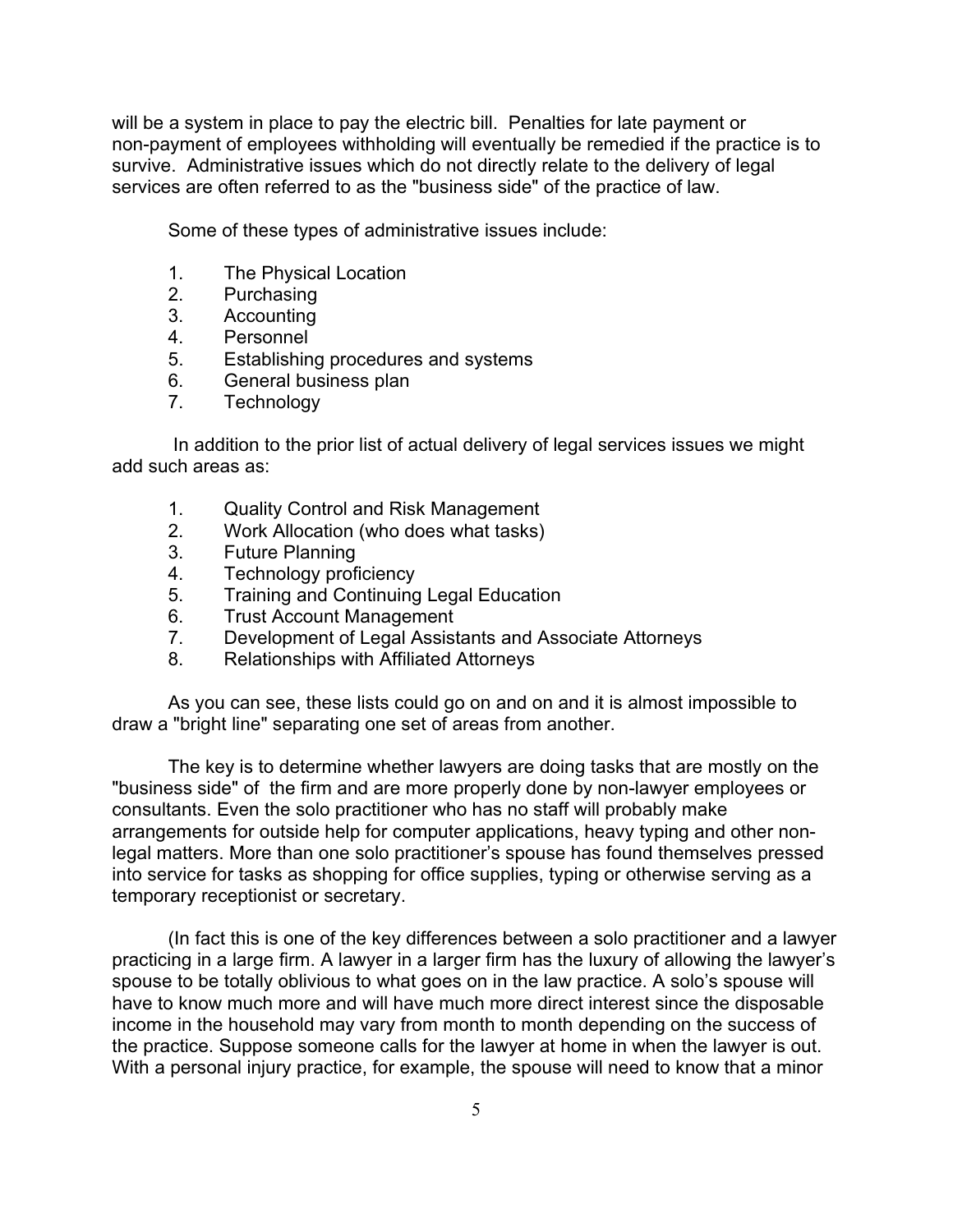accident with no hospitalization may just need some reassurance and instructions to contact the lawyer in the morning and not discuss the matter with anyone further until then. A case involving death or catastrophic injury may mean tracking down the lawyer immediately for client consultation and evidence preservation issues.)

The inherent problem of the lawyer as administrator or manager is that all of the time that lawyers spend managing, they are not producing legal services at all. As a solo and small firm lawyer, one may be surprised that over one-third of office time may be devoted to non-billable tasks. The lawyer has to handle these matters (or delegate them to someone) but should do so as efficiently as possible. Efficiency in management always results in more time for compensated client services.

#### **Office Space — Just Where Are You Going to Work?**

As the real estate agent saying goes, there are three important things about real estate; location, location and location. If you wish to establish a new practice with consumer clients, renting an office on the thirtieth floor of a downtown Tulsa office building may not be a wise decision. On the other hand, if you are going to have a litigation based practice with clients not limited to the local area, getting as close to the courthouse as possible maybe the most important consideration.

For the solo practitioner lawyer who is just starting out in business, there are essentially three alternatives:

(A) you can decline to rent office space and work out of your home,

(B) you can sublet or office share space with other attorneys, or

(C) you can lease space independently to establish your own law firm separate from any others.

**A. The Home Office** - The obvious benefit to working from your home is that you save a tremendous amount of office overhead expenses. It is doubtful your utility bills will be any higher at home due to having your office there and you are already paying your house payment or rent. Plus the Internal Revenue Service has loosened some restrictions on deducting home office expenses.

Nevertheless there are significant disadvantages to operating from a home office. Perhaps the major disadvantage is possibility of an aura of lack of success or professionalism on the part of the attorney who does so. Clients want to be represented by competent, successful professionals. If you office from your home, you may find yourself not getting certain business because clients will have the perception that you cannot be that skilled an attorney if you cannot even afford to have a "real office." You may also find that clients will entrust you with minor matters, but would go to another attorney with a more impressive office environment when a significant or complicated matter presents itself.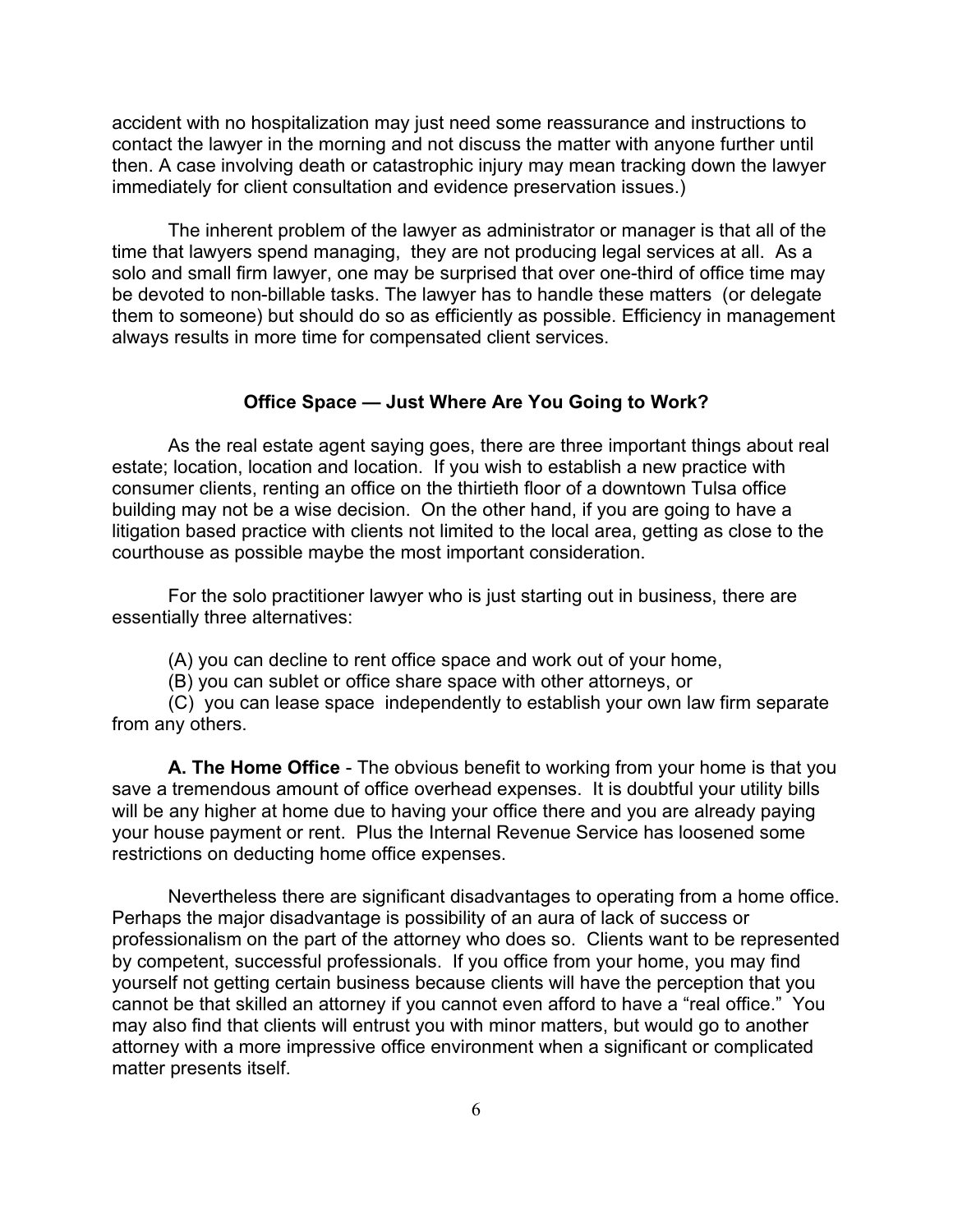Another detriment to the home office is that it can be much more difficult to get work done in this setting. There are more external distractions (your spouse asks you to help with some household chore "for just a few minutes" or the dog wants to be petted) and internal distractions (turning on the television or raiding the refrigerator).

Finally, you will have to deal with the issue of where will you have conferences and meetings with your clients. Though you might be comfortable inviting some clients into your home, there are certain types of practices (notably family law or criminal law) where this presents an unacceptable risk.

Scheduling client appointments at locations like restaurants or the court house snack bar often simply does not provide a sufficiently confidential atmosphere for attorney/client conferences. The may also be events like closings, will executions or depositions that do not work well in this environment.

While the home office setting is not for everyone and does entail some significant disadvantages, many lawyers are functioning quite well in this environment. It is particularly beneficial for the lawyer who only wishes to practice law part time or where it addresses child care concerns.

If you do decide to practice law from your home here are some suggestions:

(1) Dedicate a room in your house as your law office with one or more separate business phone lines. Having a place to go "to work" will help you discipline yourself and avoid family distractions. Consult carefully with your telephone company as to what features are available for voice mail when you are out of the office or on the phone, call forwarding, or a second business line or a "personalized ring" for your computer/fax machine. Also investigate a personalized answering service. You will be unable to answer the phone quite a bit and it may be worth the monthly cost to have a human being taking messages.

(2) Look at the "all-in-one" devices that have printing, photocopying, faxing and scanning capability. While this are normally not recommended for high volume office use, the small "footprint" requiring less space is a major consideration in most home office environments. Do not buy an inexpensive multifunction device or the ink jet versions of these devices. These will usually turn out to be inadequate. Some good units to review include Brother MFC 9600 or 9700, HP LaserJet 3200 and 1220 series and the LexMark X520.

(3) Try to make an arrangement with another lawyer or a court reporter or some other professional to sublet their conference room or spare office for a certain number of hours per week for client conferences, and

(4) Consider obtaining a post office box or a mail drop for your "official" office address. Post office boxes are obviously much cheaper, but a private mail drop will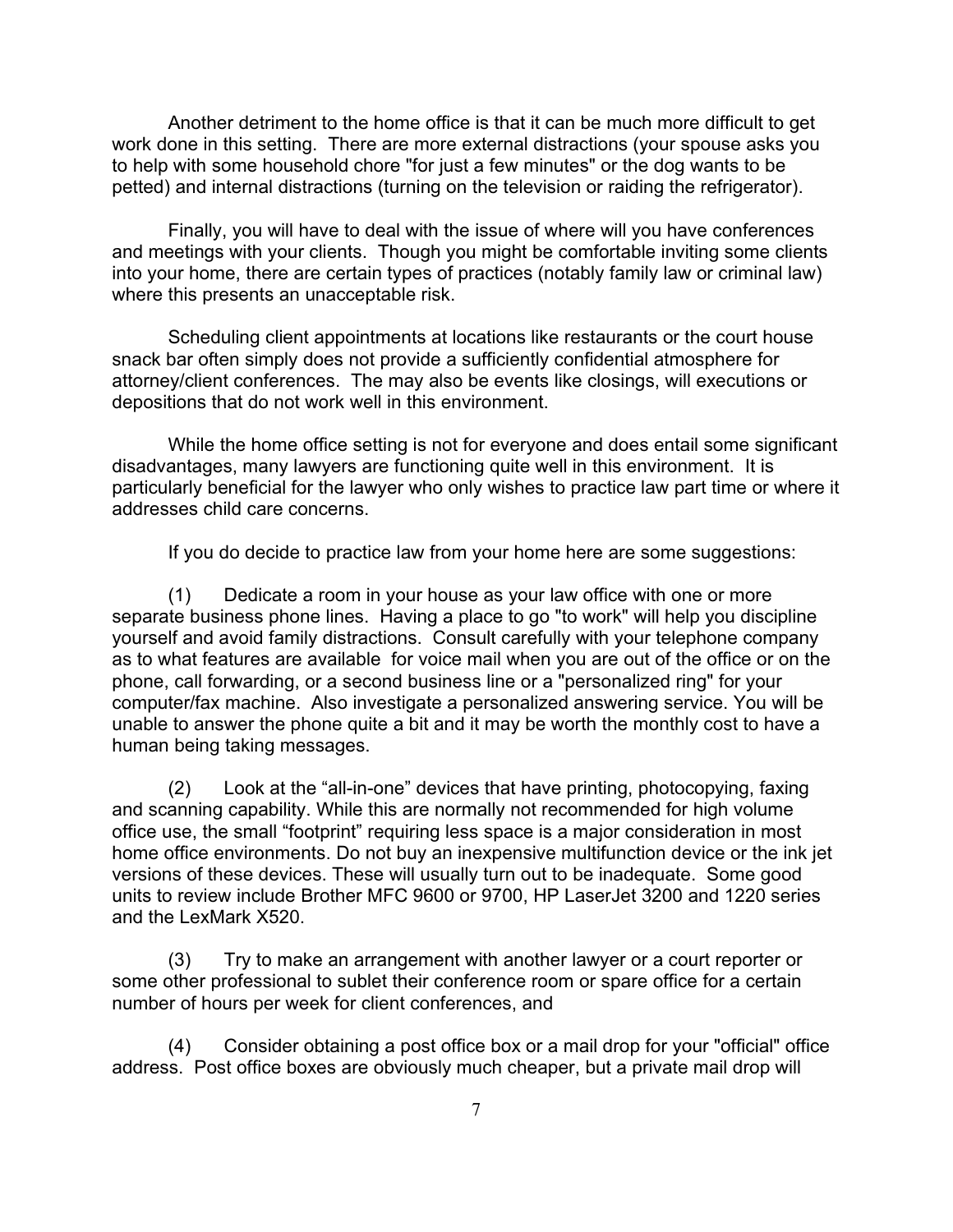have the advantage of allowing you to have your mail delivered to a "suite number" which sounds more impressive than a post office box. In addition mail box stores will accept overnight deliveries and packages that arrive by private messenger such as Federal Express and UPS where the post office will not.

**B. Sub-letting an office or office sharing** - Office sharing with other attorneys can be greatly beneficial to the beginning attorney. Typically your rental payment will allow you access to any resources in addition to your actual office such as a law library, a fax machine, a copier (you will pay on a per copy basis), a receptionist, client waiting areas, a kitchen, restrooms and so forth. These arrangements can prove beneficial to all concerned as it is unlikely that all of the lawyers will want to use a law book, the conference room or the kitchen at any one time. A solo practitioner, who is not office sharing, will have to pay for these types of items whether they are being utilized or not.

In addition, associating with other attorneys may provide valuable client referrals and some mentors with whom to discuss legal strategies and interpretations. Perhaps the greatest difficulty in being a "true" solo practitioner is finding other attorneys with whom to "brainstorm" or seek advice without compromising client confidences.

A beginning lawyer may also be able to negotiate a rent reduction in return for a few hours of services to the landlord attorney each month for things like filing or routine court appearances.

However, there are several possible problem areas with office sharing arrangements. An attorney's reputation is his or her most important asset. You should be aware that many attorneys will tend to make assumptions about you personally based on the reputations of the attorneys with whom you choose to office share. It is important that you investigate the attorneys with whom you may be intending to office share as to their reputation in the legal community.

You may also find that the attorneys from whom you seek to sublet or office share are reluctant to enter into a written agreement. This is typically because they are as unsure as you as to whether the arrangement will work out on a long term basis. In addition, all attorneys are typically busy and no one wants to take the time to draft an agreement. You are going to make a significant investment in moving into a location, perhaps installing a phone line, and having business cards and stationary and envelopes printed. You should be entitled to some reasonable amount of notice even if the arrangement proves unsatisfactory to the other attorney. Typically, you will find that if you agree to draft the agreement, subject to the other attorney's approval, these concerns can all be adequately and fairly addressed. The leasing attorney should be sure to specify in the agreement what is included in the monthly rental charge and what requires additional payment (such as copies). For a true office sharing agreement between co-equal attorneys, it is also important to spell out what is to be paid for collectively and what is the individual obligation of the attorney.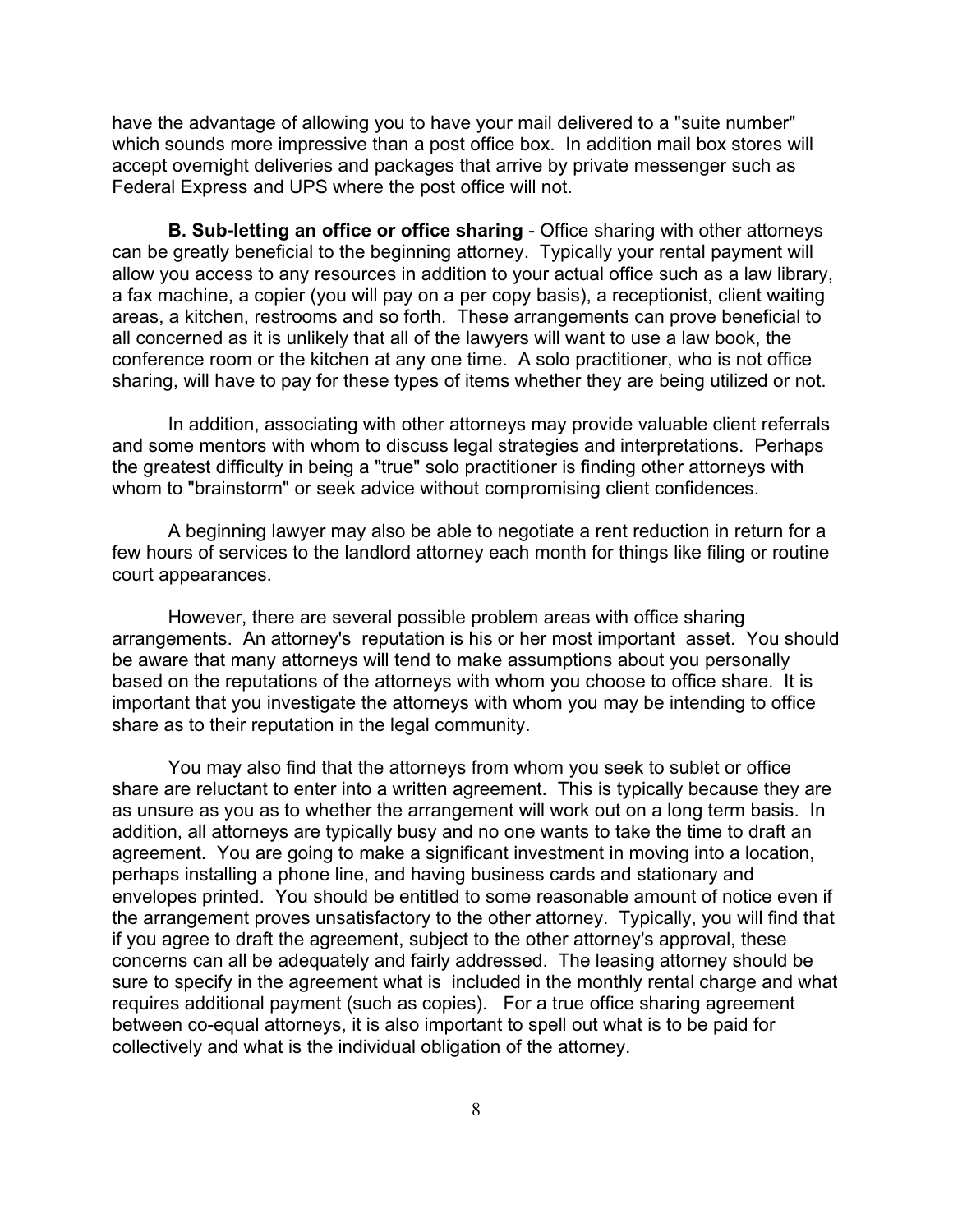Perhaps the most troubling concern about office sharing arrangements is the potential for ethical dilemmas or for exposure for liability for the malpractice of another attorney.

Even if you are not truly a partner with another attorney, you may still find yourself in legal jeopardy based on a claim that the client believed he was represented by a partnership. Evidence supporting this allegation could include answering the telephone with a firm name, having a stationary with all of the lawyers names on it, or referring to one another as "partner" in front of the client. You may find that your malpractice insurance carrier will refuse to insure you if there is letterhead, a sign or receptionist answering the telephone combining several attorney's names. The best initial solution to the malpractice exposure is to require that all of the attorneys who are sharing offices obtain malpractice insurance with the same carrier and in similar limits and to provide proof of coverage to each other.

The following language in an office sharing agreement might serve to prevent some future troubles.

"The undersigned lawyers agree that they are all solo practitioners who are pooling to share office expenses but are not a partnership. Each attorney agrees to use his best efforts to ensure that all clients that he or she represents understand that there is no existing law partnership. All attorneys agree that they will not represent clients without a written fee agreement and that all such written fee agreements shall all contain the following language: "Client understands that he/she is contracting only with the attorney whose name appears herein and that the attorney is not in a partnership with the other attorneys located in the same office suites. Only the attorney whose name appears herein is responsible for the client's case."

Potential conflicts of interest are another area of significant concern in an office sharing relationship. There are significant economic benefits that occur from office sharing. An attorney should accept that there will be some detriments and some cases that the office sharing situation will render you unable to handle.

It is not the purpose of this paper to discuss conflicts of interest in depth. These matters are generally discussed in the Rules of Professional Conduct Rules 1.7, 1.8, 1.9 1.10 and 2.2.

Since lawyers who are merely sharing expenses are not considered to be a law firm, many attorneys are not as concerned about conflicts of interest as they would be in a partnership context. They should be. As a practical matter, many of the most significant potential conflicts of interest will be recognized by the clients or perceived even when they do not in fact appear. If the lawyer down the hall represents the wife in the divorce case, you are probably not going to convince the husband that you can adequately and fairly protect his interest. Frankly, you should not even try to convince him and then represent him.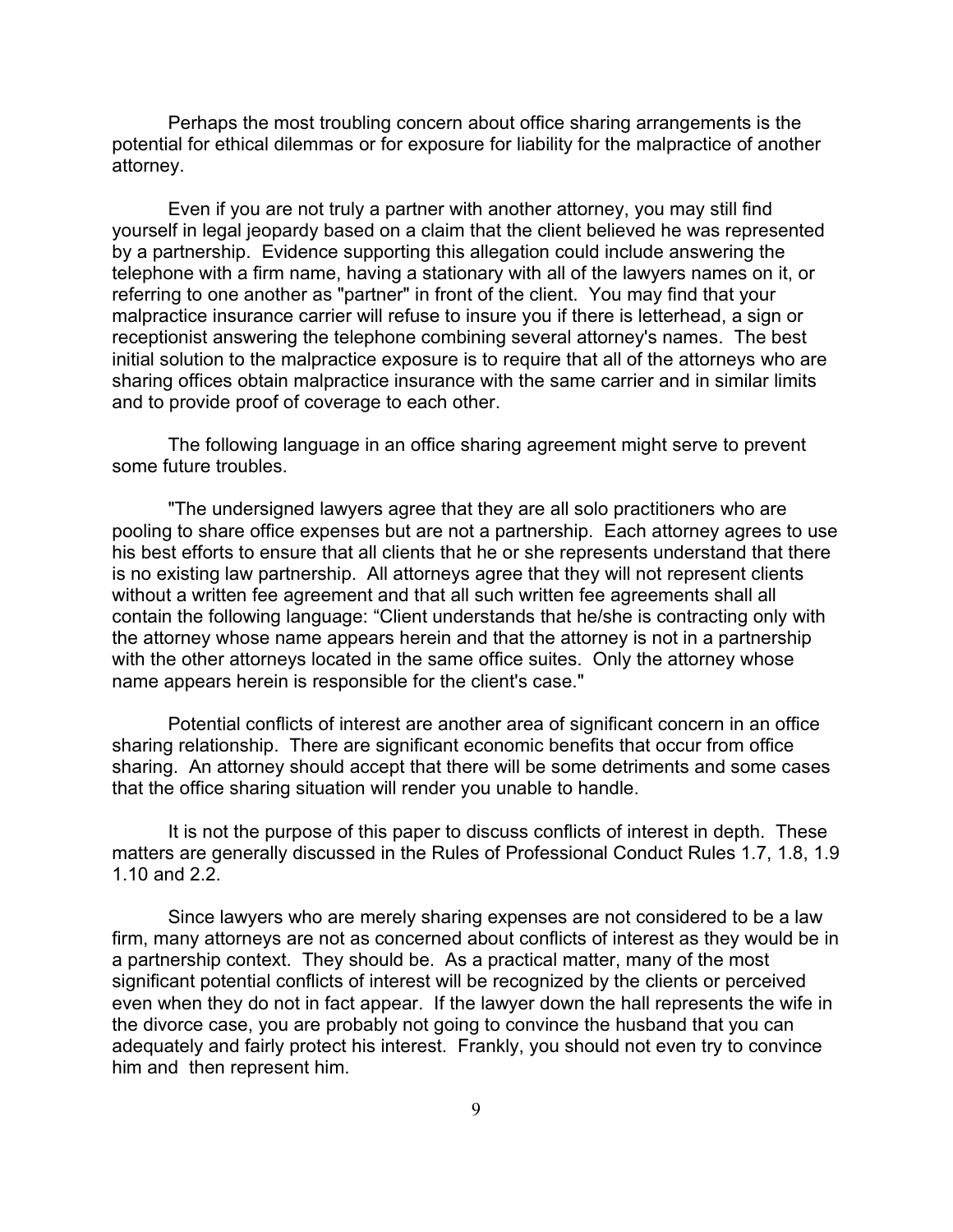It is possible to construct a "Chinese wall" between yourself and another lawyer in the office sharing relationship. This is a risky course of action however and is not recommended as a general rule. Before even considering that course of action, you should consider the anticipated fee that might be earned in relation to the potential problems with a later claim of malpractice or ethical violation, the extent to which such representation could effect your relationship or future referrals with the other attorney, and the difficulty in securing clients confidentiality under such situations. Some written communication detailing potential problems to the client is required and yet this also serves to raise a red flag should a client later become unhappy. Both lawyers would have to ensure that the files were stored and locked in such a location that the other lawyer or his staff could not have access to the client's confidential information. If a receptionist is shared, clients must be cautioned to not leave messages with the receptionist and such things as sharing the same copy machine could prove to be a problem. Having several lawyers computers networked where they can share files in another problem area . Hopefully after an examination of the facts the attorneys will conclude that this is a situation that is would be better to be safe than sorry.

The "safe" way is to agree in advance that the lawyers will observe the same conflict of interest rules as if they were in a partnership, even though they are not. They are then more free to consult, to share and to network their computers. But that does not mean that they can disclose client confidences to each other without cliet approval.

**Most important office sharing tip**: Your phone number is your lifeline for business. You will certainly be passing out business cards with your phone number on them and sending letters. You may be doing some advertising where your phone number is presented. Former satisfied clients who wish to refer you new business will typically do so by the phone number on the business card from your prior representation. It is well worth the investment and expense in an office sharing or subletting arrangement to pay for an additional telephone line for you with your own phone number that you may take with you should the relationship dissolve. This can be done either with a telephone that actually rings on your secretary's desk or it can just be one of the multiple lines that the receptionist answers for all of the lawyers. Your office mates will probably appreciate the additional telephone line and will appreciate your business foresight. A separate telephone line will also allow you to have all of your long distance calls billed to one number so that splitting up the long distance phone calls between lawyers will not take any of your time. Although business telephone lines are a significant expense, this is an important investment into the stability of your future practice.

**C. Your own separate location** - The major benefit of renting your own law office location is that you will have complete control over all aspects of your office space. You can furnish the office as you see fit and you will be in charge.

The drawback, of course, is that it will be significantly more expensive for you to rent and fully equip your own office than to office share. Before entering into a lease it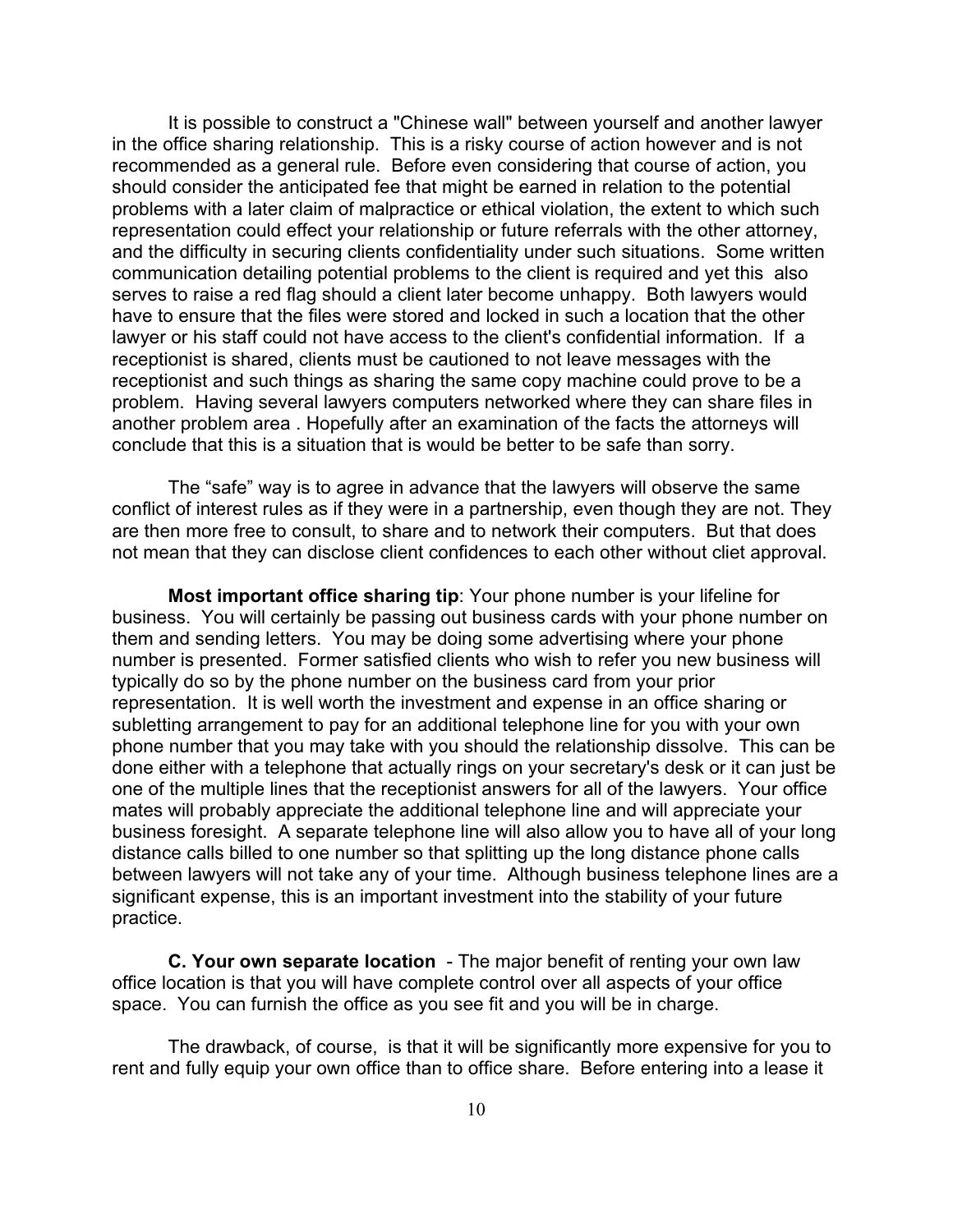is critical that you spend time shopping for a convenient location and that you establish a reasonable budget for equipping your office. You should also spend some time in the office of another lawyer cataloging all of the different equipment that is present.

Being on your own and dependent on no one can bring a great sense of freedom. It also brings much responsibility. If your waiting room needs chairs, you are going to have to buy the chairs. Consider shopping for used furniture. Do not, however, purchase used computer equipment except from an individual that you know and trust well at a very low price. Nothing becomes obsolete sooner than computer equipment.

At a minimum you will probably be forced to purchase or lease a telephone system, a postage meter, a copy machine (or have access to a very convenient copying service), a computer for yourself and each employee, word processing software, time and billing software and law office management software, faxing ability-whether through the computer or a fax machine, high speed Internet access, office furniture, office supplies, desk clocks, wall hangings, bookshelves, file cabinets, as well as various other things. A set of the Oklahoma Statutes is a bedrock part of most offices even though you can use commercial online research services or OSCN for your research. Even with purchasing used furniture at auctions and intense price shopping it is difficult to imagine that a solo practitioner's office could be equipped and opened for less than a fie to ten thousand dollar initial investment, especially ifyou include the first few months operating expenses.

#### **Billing and Collections**

*Author's Note: This portion of this CLE paper is in large the work of Pat Yevics, who is my counterpart with the Maryland State Bar Association. After we did a joint presentation on this topic for the American Bar Association's "Solo Day" event at the ABA Annual Meeting for 2000, she graciously offered to let me make use of these materials in Oklahoma.*

There was a time in the legal profession when you performed services for a client, you billed the client for those services and the client paid you for those services. Like most aspects of modern life, it is no longer that simple.

Now more than ever, billing and collection is a process that practitioners must understand and master if they are to manage their practices effectively and profitably. It requires planning and organizational skills

There are five important aspects to the process:

.

1. Deciding which clients/cases to take. Know the warning signs of "bad" clients and do not take them.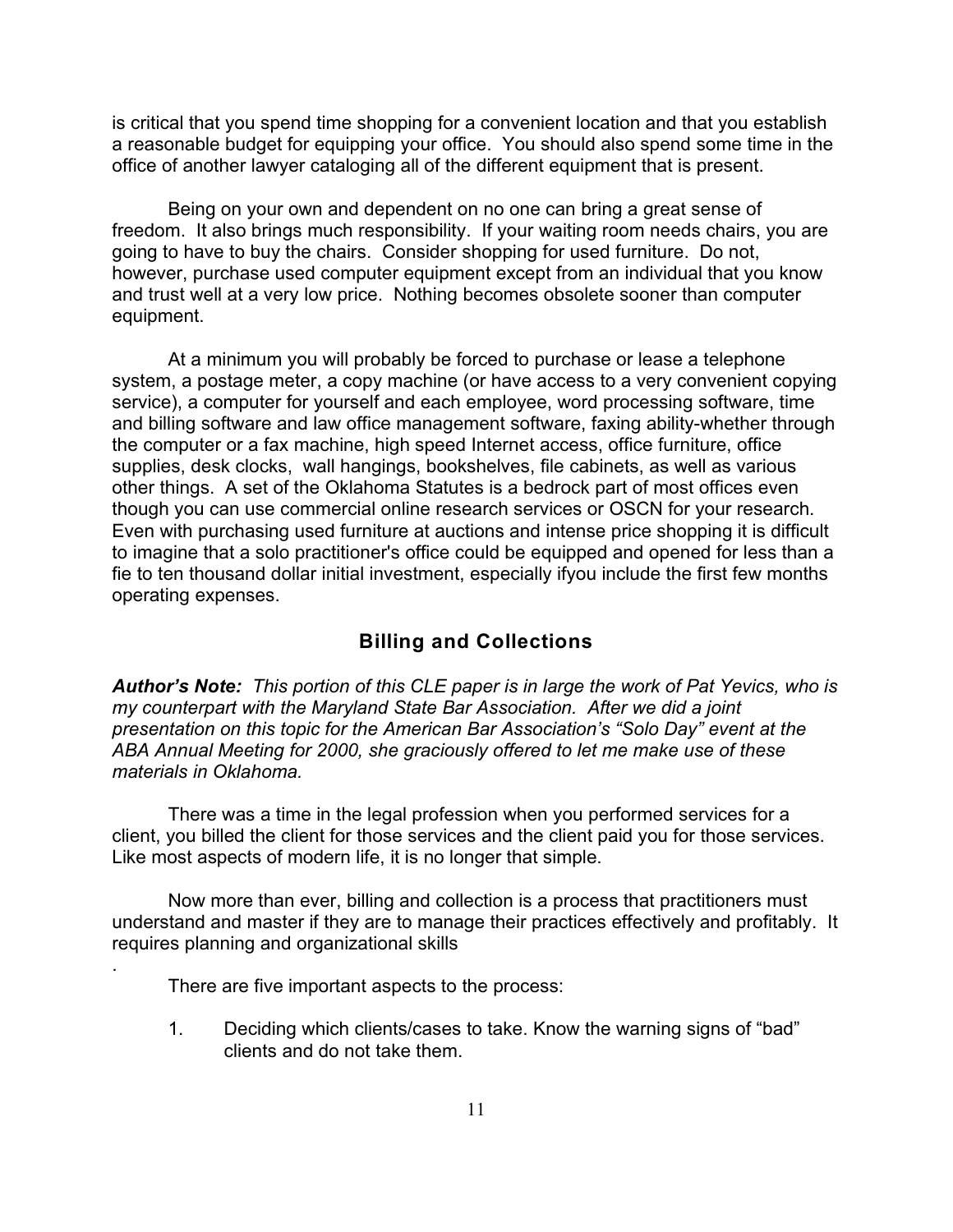- 2. Determining the type of fee and the fee agreement. Inform the client of the billing and collection rules/procedures when you first meet the client. Give a copy of them to the client with the fee agreement.
- 3. The process of recording time. Knowing the real value of your time and sending invoices that reflect all of your time and effort.
- 4. The billing process.
- 5. Getting paid

We will discuss steps three through five. Although these written materials will not cover the first two parts one and two at this time, they are integral parts of the process. covered in the oral presentation. If they are handled properly then it will be much easier to bill and collect for your services.

### **Timekeeping**

According to Ted Orenstein, writing in the ABA Publication, *Flying Solo,* the results of an economic survey of lawyers consistently reflect that those who keep contemporaneous time records have 25% to 40% higher income than those who do not. You must write down your time as you do the work. All firms should collect and enter "timeslips" daily. For those lawyers who are so inclined and are computer literate, they should enter time directly into the timekeeping system as they do the work.

The reasons, according to Orenstein, that lawyers who keep time daily, make more money is because they:

- 1) send better and more detailed bills
- 2) know the true value of their services and are more likely to send bills that reflect all of the time put into the matter.
- 3) are better able to determine which types of cases are less profitable, this goes back to deciding which clients/cases to take.

Each lawyer should be recording all time expended every day and not just on those matters that are billed on an hourly basis. Keep in mind that these are time records and not billing records. You will ultimately determine what time you bill and what time you do not bill. You need to know how you spend the hours in the day so that you can be certain that you are utilizing your precious and valuable time effectively. You should even be accounting for your non-billable time, such as those spent on business development, bar association activities and education.

#### **Billing**

According to J.Harris Morgan in his outstanding book, *How to Draft Bills Clients Rush to Pay (available through OBA-MAP.)* communicating effort is critical in preparing invoices. Without proper timekeeping, there is no way to communicate the work and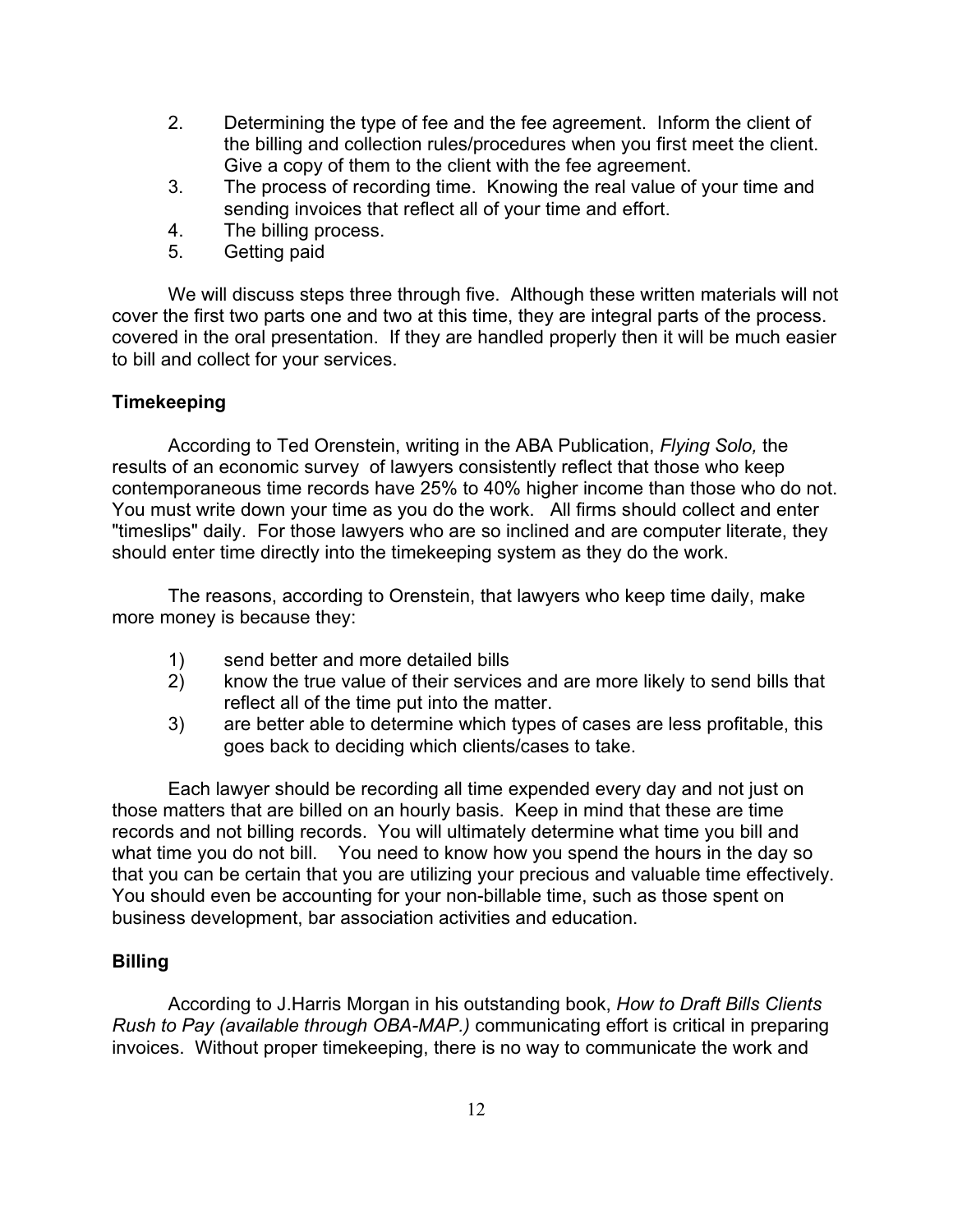effort that went into the services that were performed. In his book there are excellent examples of various invoices.

On most matters you should consider doing regular progress billings. It is much easier for a client to pay a series of invoices as the work progresses than a large invoice when the matter is completed. Too often, the client will forget about all the effort that went into the case when it is completed.

#### **Alternative Billing Strategies**

Lawyers have and will continue to labor long and hard to produce documents. However, one of the benefits of the increased computerization of the law offices is the accessability of automated document assembly processes, including such applications as macros, templates and document assembly software.

A question therefore arises as to how these applications can be fairly integrated into a law office environment with the primary billing method being based on the hourly fee. The simple answer is that in a lot of situations they cannot.

The major dilemma facing law office in the immediate future is hourly billing vs. flat fee or task based billing. Many writers have called this the Productivity Paradox. Since lawyers continue to become more efficient in their law firm operations they will greatly reduce the time required to produce certain types of legal services, particularly routine documents. Thus they will have to re-think their billing strategies

#### **Practical Billing Tips**

#### 1. **Avoid the Surprise Total!**

A client should never be surprised by the amount of a bill. Poor communication was listed by Altman Weil Pensa as a main reason clients give for not paying an invoice. If you know that a client's bill is going to be high for a particular reason, contact the client personally and tell him/her in advance.

#### 2. **Avoid Complicated or Incomprehensible Format**

The key here is to make the bill as clear as possible. Include enough detail to be certain that the client knows what was done.

#### 3. **Do Billing in a Timely Manner**

For ongoing work, it is critical to bill timely. It is best to bill as soon as the work has been completed. With today's new time and billing software, it is not necessary to wait until the end of the month to send a bill. It is very easy and convenient for a client to forget the work that was done if a bill is sent out long after the work was completed.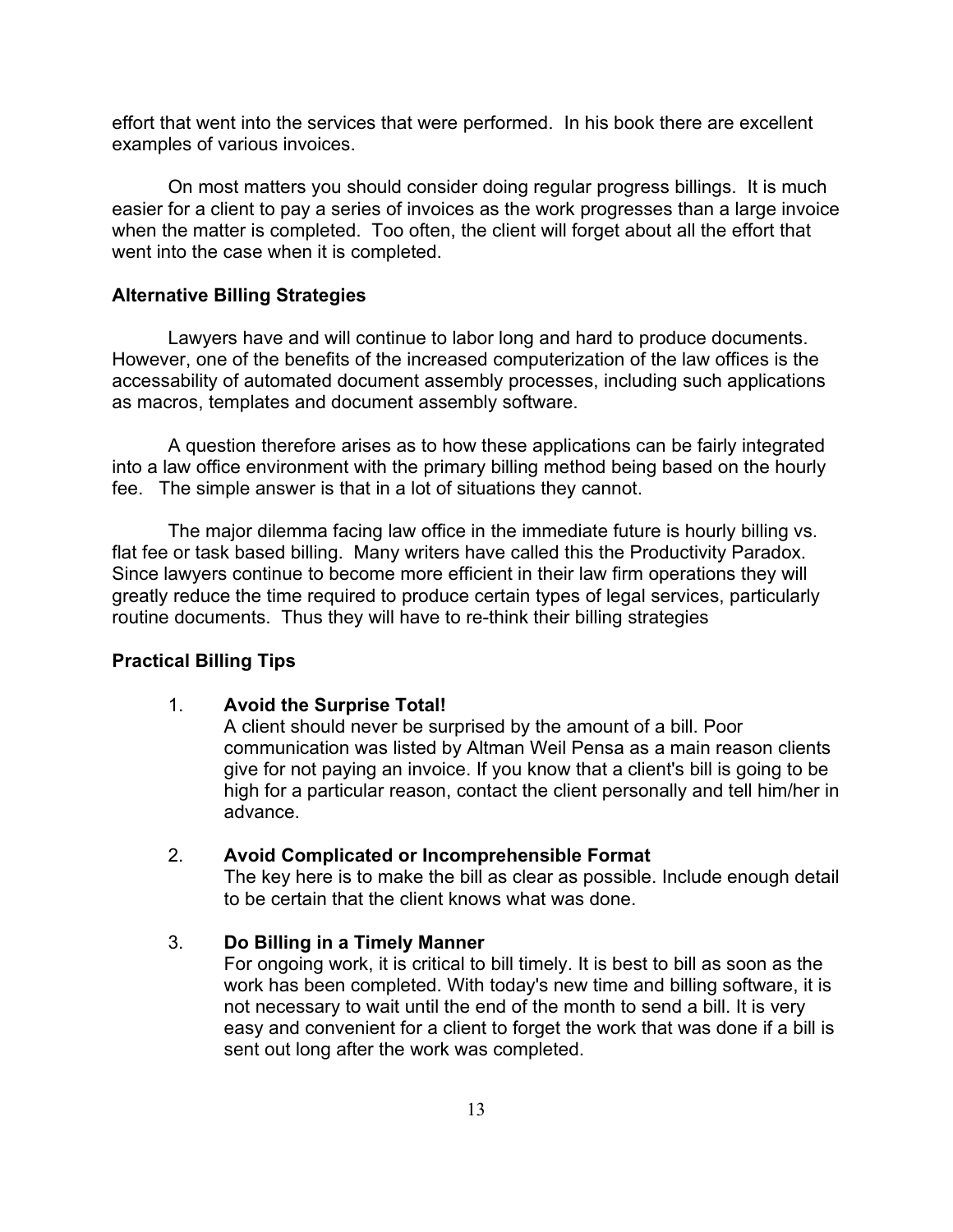#### 4. **Avoid Errors of Any Kind on the Bills**

There is no excuse for any type of error on an invoice, especially an error in arithmetic. Although the time and billing software almost eliminates errors, attorneys in all size practices will often retype an invoice. An error on an invoice will cause a client to question the entire bill and may cause them to question all past and future bills.

### 5. **For Business Clients, Avoid Directing the Invoices to the Wrong Person**

Make certain that the person who is responsible for reviewing and paying the bills receives them. Nothing slows the payment process more than sending the invoices to the wrong person.

#### 6. **Watch Overuse of Certain Billing Descriptions**

Clients do not like the overuse or, in some cases, misuse of billing descriptions such as 'Conference' or 'Telephone.' When using these descriptions, be as specific as possible.

Keep in mind that none of these tips will guarantee that your clients will pay their bills quickly. You must still make certain that you provide quality work, communicate with your client, mail invoices timely and monitor your receivables constantly.

#### **Collection**

Unfortunately even when we do everything right in steps one through four, we still have a problem collecting a fee. You must be diligent when dealing with your accounts receivable. You must make certain that you review your aged A/R on a weekly basis. In small firms, everyone should understand the importance of collecting the accounts receivable.

As with billing, time is of the essence. Statistics show that an invoice over 60 days has only a 70% chance of being collected in full. After 90 days the chance of collecting the invoice in full drops to 45 % and after 120 days, it falls to 20%.

You should be able to generate the following information from your time and billing system on all of your clients and you should review this information regularly:

- 1. How much each client owes you in total and on each separate matter
- 2. How much has been billed to date
- 3. What is total work in progress and how old is the work in progress
- 4. How much work remains to be done on this matter/client
- 5. What is the payment history of this client
- 6. Your fee agreement with the client
- 7. Other factors such as whether or not the client is a fantastic referral source or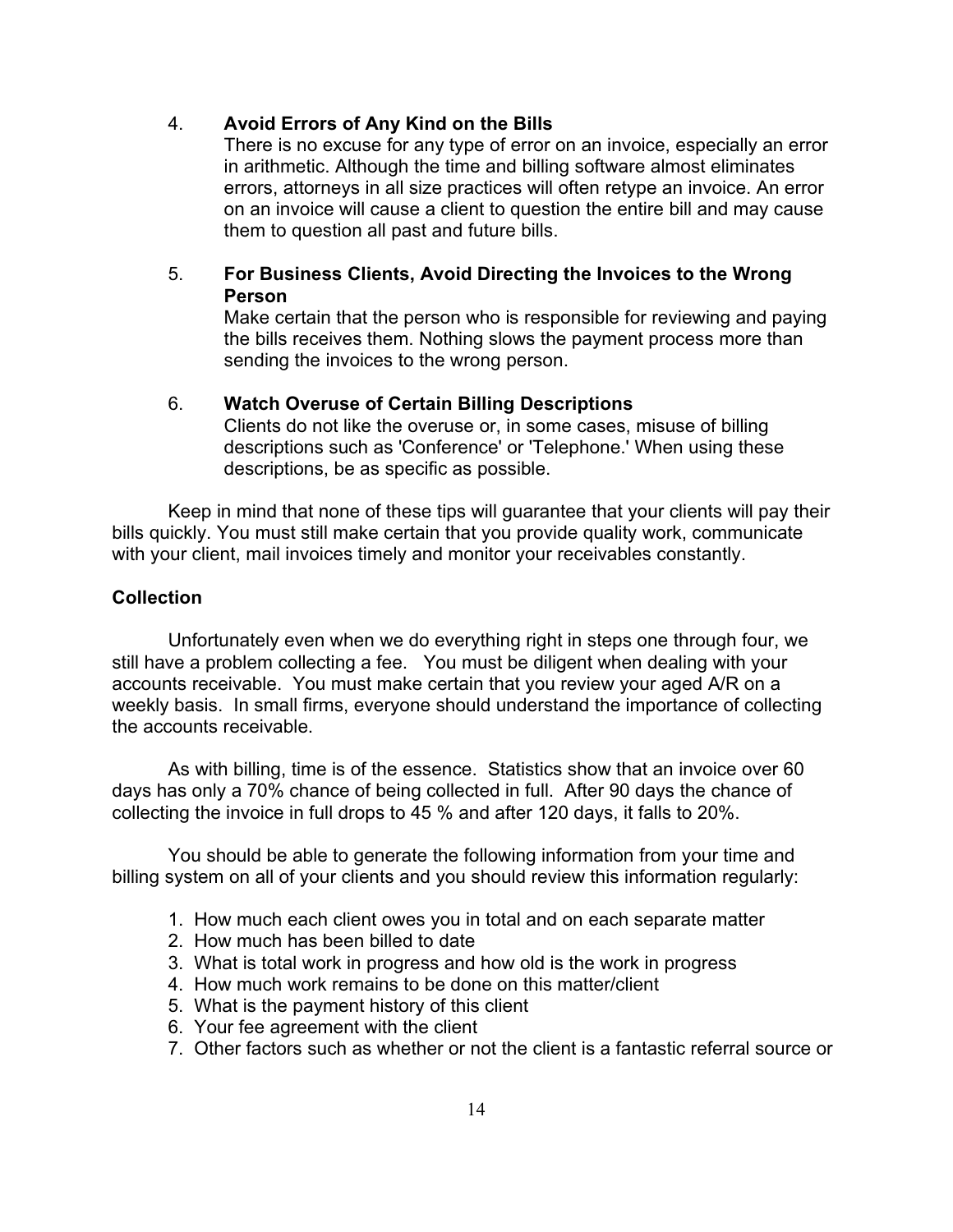is the brother-in-law of the president of your best corporate client.

# **Collection Tips**

## 1. **Concentrate your efforts on your current clients.**

We all have clients and former clients that we have allowed to get too far behind. We should not allow our past errors to prevent us from making certain that our we allow our current clients to get too far behind in payment.

# 2. **Develop a collection policy.**

The policy should be simple to administer and enforce. It should address what should be done when a client goes past 30 days, 60 days and 90 days. For 90 - 95% of the cases, the process should be automatic. It can be a simple as sending a letter after 30 days to determine if there is a problem or having an office manager contact a client.

### 3. **Monitor daily cash receipts.**

If necessary, distribute copies of daily cash receipts to appropriate staff.

# 4. **Communicate with clients.**

Do not avoid discussing collection of fees with clients. If you are providing quality legal services and are charging a fair and reasonable fee, you should be paid for those services. If you choose for whatever reason, to do the work pro bono, then the decision should be yours and not the client's.

# 5. **Contact Clients When They are Late Paying**

Have someone in your firm or if necessary a part-time person hired just for collection to contact clients when payment is past 30 days or when they do not live up to a payment arrangement. Follow up is the key. If the client knows they are going to be called they are more likely to live up to their obligations.

# 6. **Stop Work if Clients Do Not Live Up to The Fee Agreement**

If you monitor your A/R regularly, you will catch payment problems early enough to withdraw from representation.

# 7. **Consider Getting Paid in Advance for the Work You Do...**

a. **Up-Front Retainers** - This is the most common type of retainer. The money is paid up-front by the client, then used by the lawyer as legal services are performed and billed. Often, the retainer doesn't cover the full cost of the services, and at the end of the matter a substantial account is owing.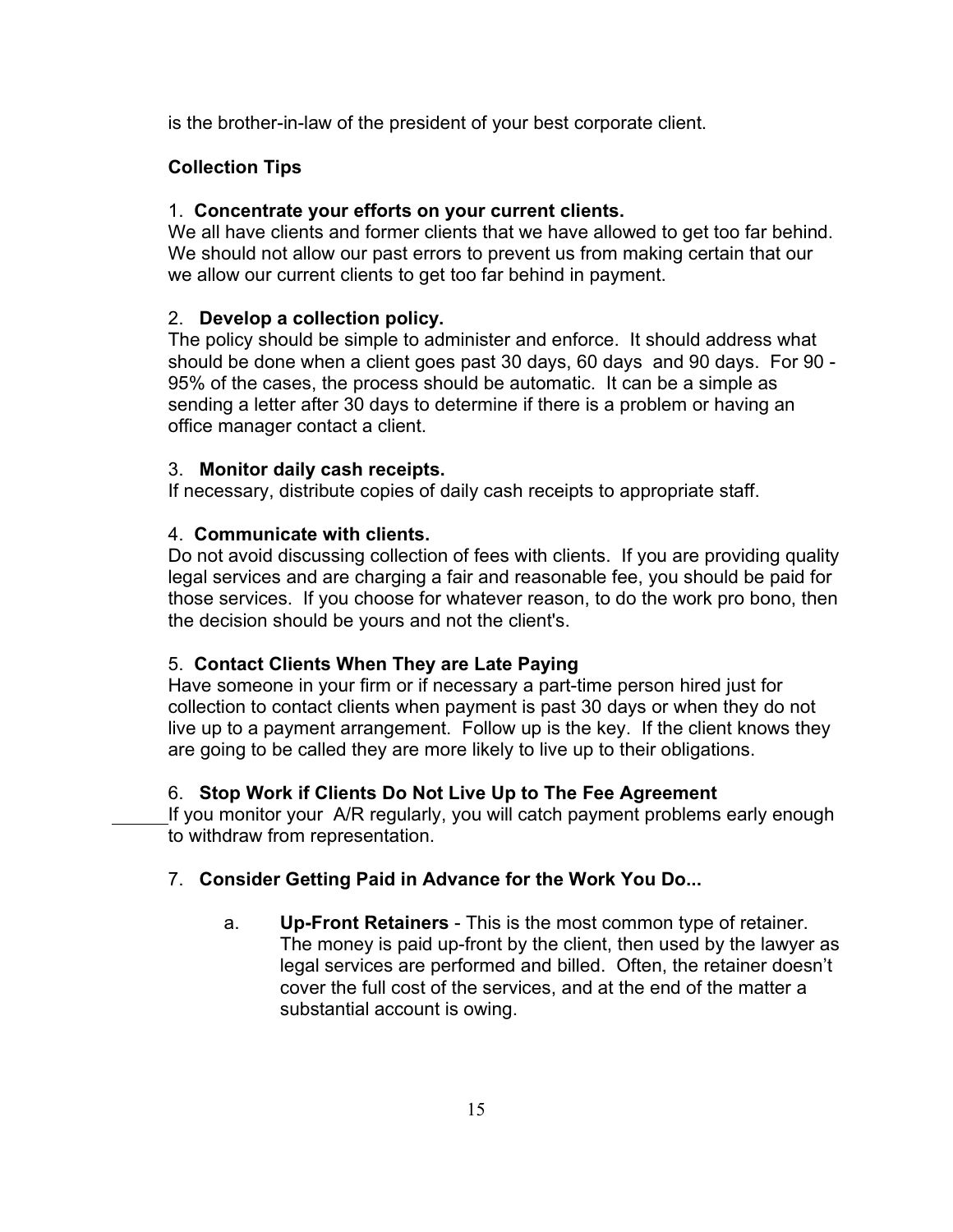- b. **Replenishing Retainers** The client pays an initial lump sum fee advance, when it has been exhausted the client is given 30 day notice to deposit, either the same amount or a predetermined amount, failing which, subject to ethics, the lawyer stops working and withdraws.
- c **Security Retainers** The retainer stays in the lawyer's trust account until the end of the matter. The client is billed as the work progresses and must pay each bill; if a bill is not paid by the client within 30 days, it is paid from the retainer, and subject to ethics, the lawyer withdraws. The amount outstanding when the matter is completed is paid from the retainer. These are sometimes referred to as evergreen retainers.
- d **Split Retainers** The retainer is split in two; one-half is used as a replenishing retainer and the other half as a security retainer. After the first half of the fee advance has been spent, the client is billed and must pay each bill. When the matter is completed any outstanding amount is paid from the remaining half of the retainer.
- e **Credit Cards** By accepting credit card payments you shift the burden of being the client's banker over to the client's banker. It costs one to three percent of each transaction but isn't that worth the price of not having to collect a fee?

# 8. **Consider giving a discount for paying with 15-20 days**

# 9. **If You Agree to a Discount, get a Quid Pro Quo.**

If you agree to discount an invoice to get quick payment, consider saying something like you will agree to reduce it by \$75.00 if payment is made immediately.

# 10. **Consider Hiring a Part Time Person to Monitor Your A/R.**

This person's sole responsibility will be to contact clients. He/She will meet with you to discuss problems and then given the task of contact all clients with collection problems. This will be money well spent.

# 11. **Consider Handwritten Notes on Invoices to Speed Collection**

This may work to "embarrass" clients into paying the invoices on time.

# 12. **Monitor Your A/R Weekly. Age Your A/R Monthly**.

Today's time and billing systems make it very easy to run an accounts receivable weekly and to age it monthly. This will allow you catch problems early.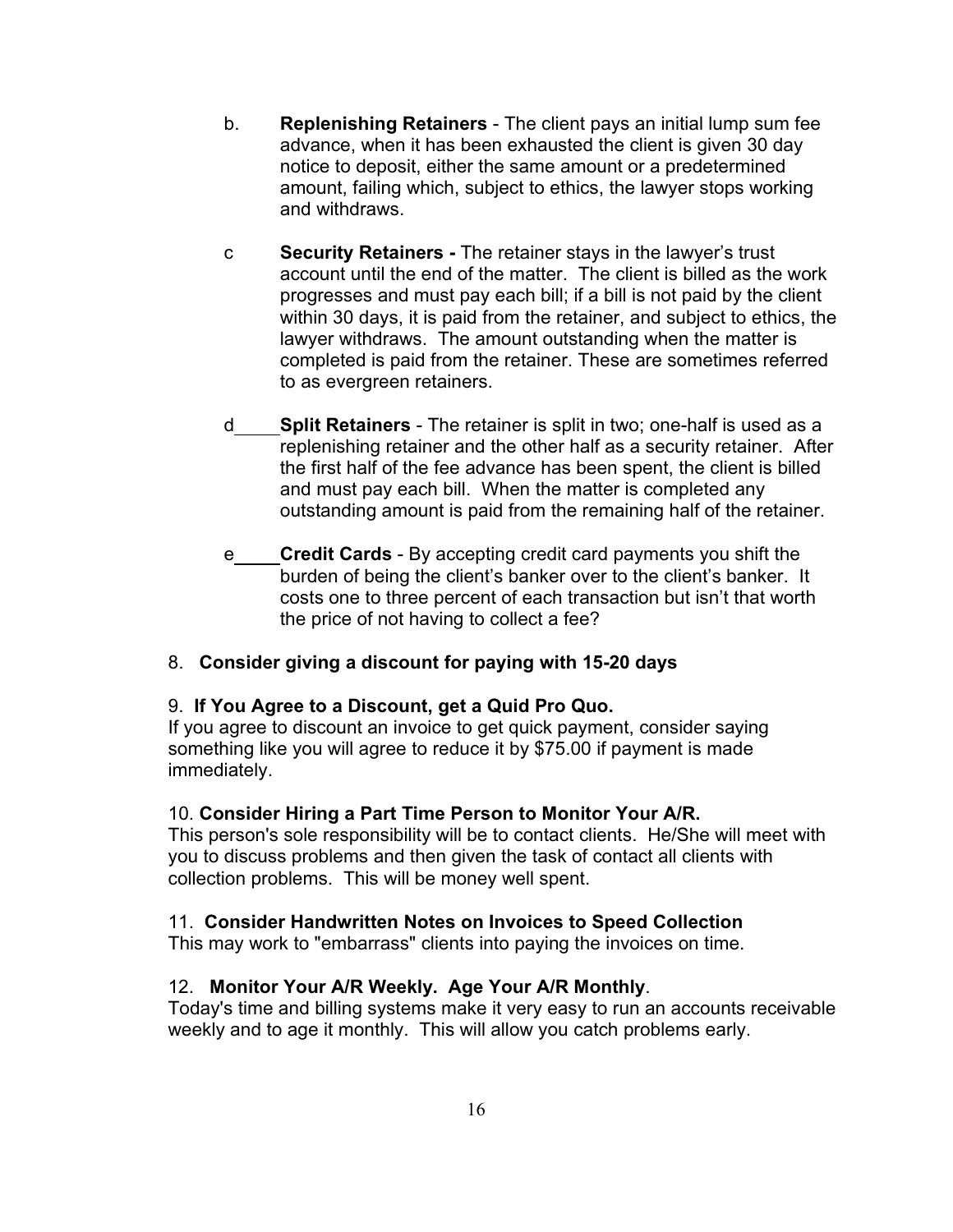### 13. **Monitor Collections and Deposits Daily**

Know which clients have promised to pay and when. You can use *MS Outlook* to keep an automatic list of when payments are due. Enter the information and the date the payment is due and it will remind you on that date.

## 14. **If You Have Employees Make Certain They Know Your Collection Policy**

Employees are fully aware of those clients who do not pay. It is very important that all your employees know your policy and your firm's commitment to it.

Good management of your firm will result in quality service and satisfied clients who will value your effort and be willing to pay you for it. Here are some forms to help in collection.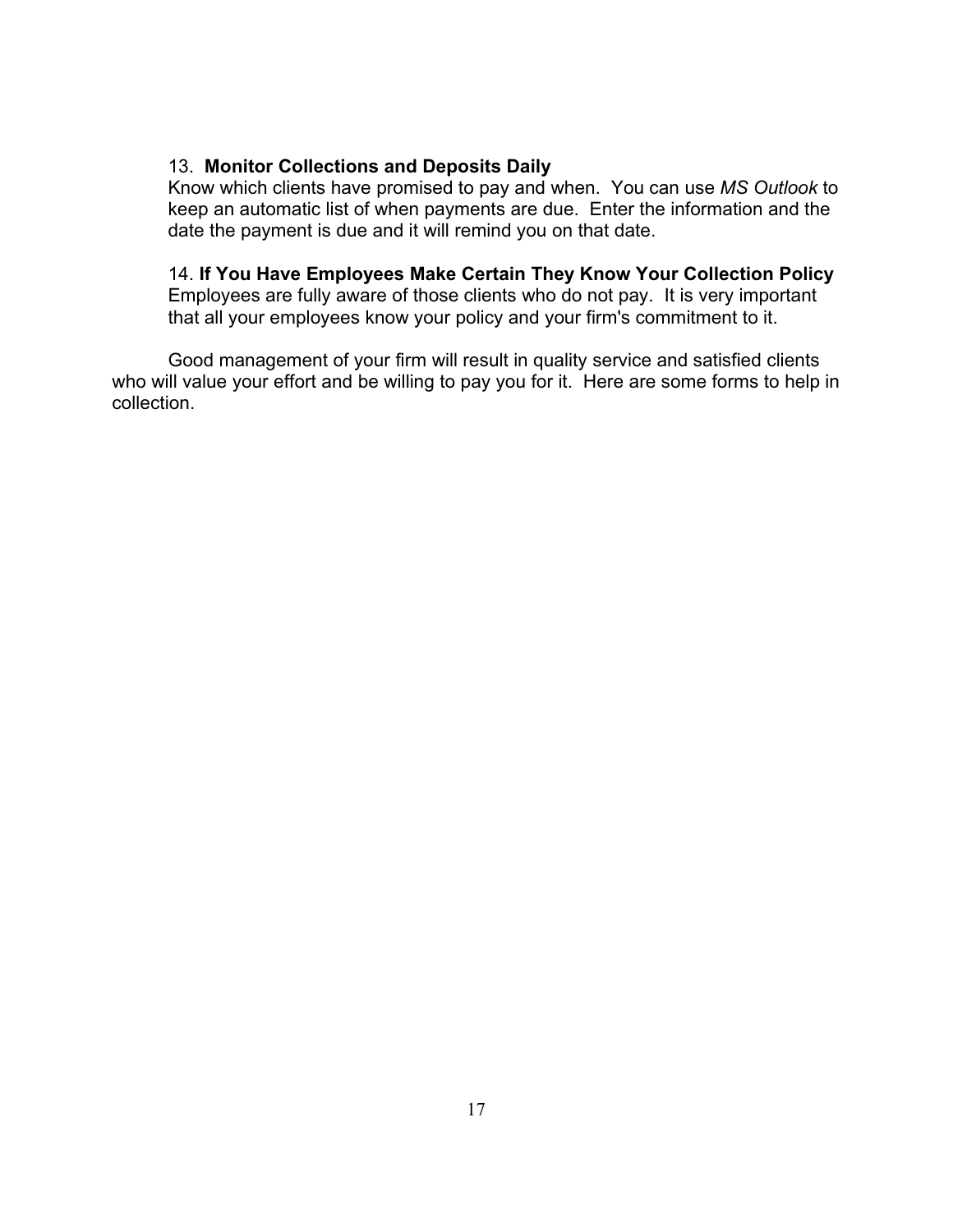# **Thirty Day Letter**

Dear

In reviewing our accounts receivables I noticed that we have not received payment in the amount of \$\_\_\_\_\_\_\_\_\_\_\_\_\_\_ for invoice #\_\_\_\_\_\_\_\_, dated

I am sure this is just an oversight on your part. If, however, you have a problem with the service we have provided, please contact me immediately so we can discuss the matter.

If I do not hear from you I will assume that you have no difficulty with the service or with paying the invoice and will look for payment by (Date).

Sincerely yours,

\_\_\_\_\_\_\_\_\_\_\_\_\_\_\_\_\_\_\_\_\_\_\_\_\_\_.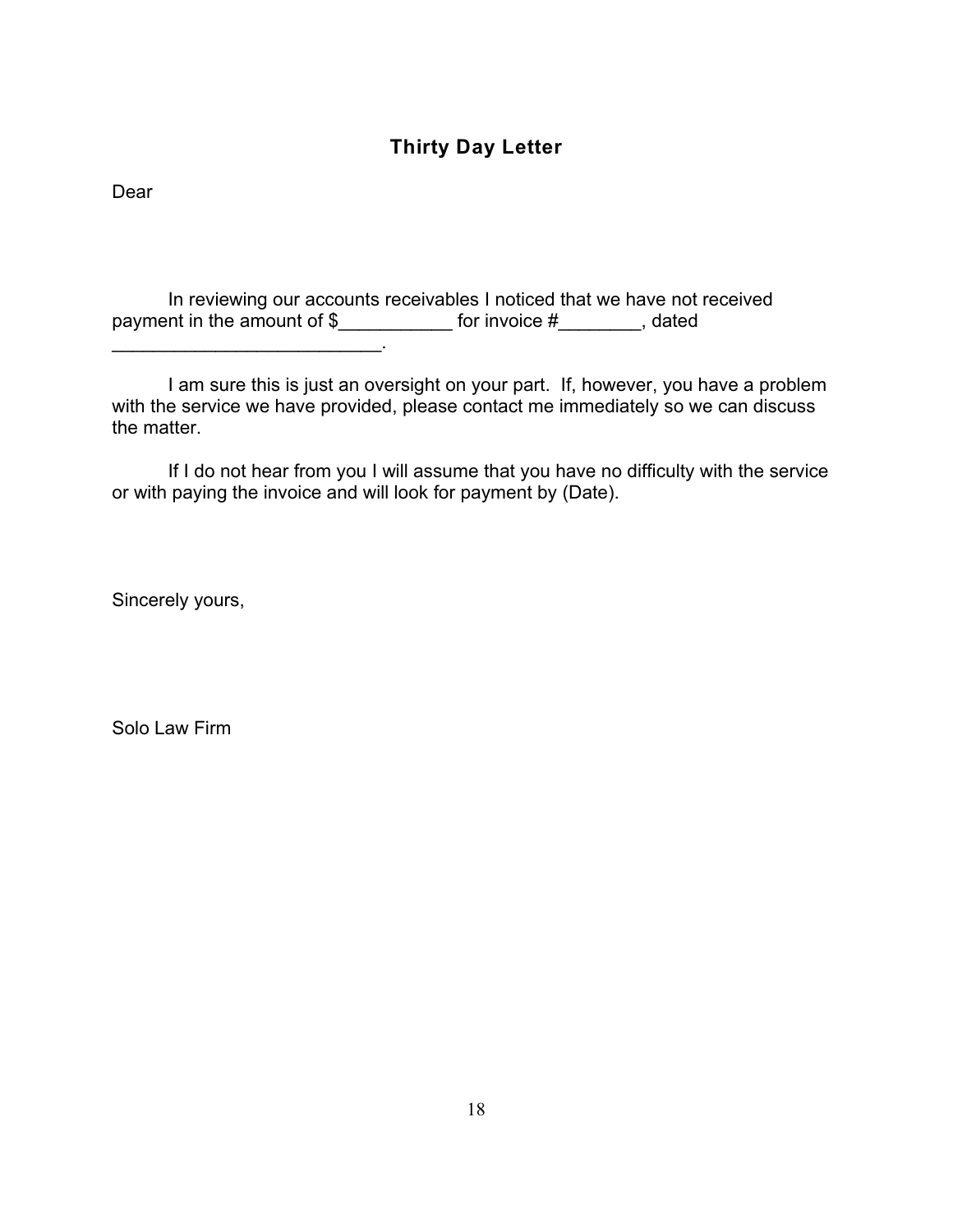# **Sixty Day Letter**

Dear

It has been thirty days since my last letter and we have not heard from you regarding payment. According to our fee agreement, all invoices must be paid within 30 days of receipt of the invoice. If we are to continue to provide you with a high level of service, it is critical that we have invoices paid timely.

Please contact me immediately if you have any problems with the payment of this invoice. If I do not hear from you, we will expect full payment by (Date.)

Sincerely yours,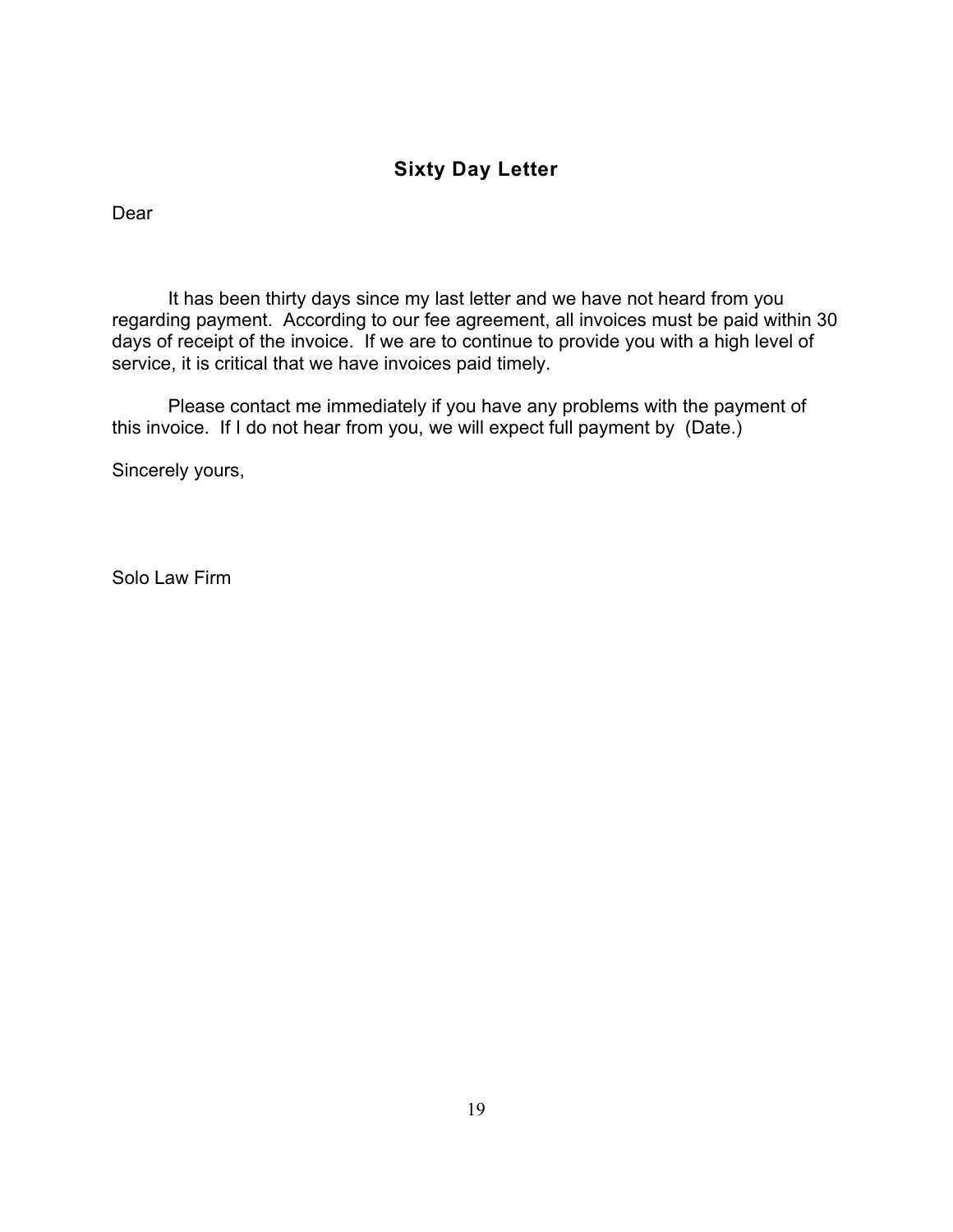# **Ninety Day Letter**

Dear

I have not had any response to either of my letters requesting payment of the past due invoice #\_\_\_\_\_\_\_\_\_\_\_\_\_\_\_ in the amount of \$\_\_\_\_\_\_\_\_\_\_\_\_\_\_\_\_\_\_\_\_\_\_\_\_\_\_\_\_. I regret that I am at the point where I cannot extend any further time to you for the payment of this invoice.

Effective immediately, we will be unable to perform any further work on this matter until the invoice is paid in full.

Please contact me so that we may resolve this matter.

Sincerely yours,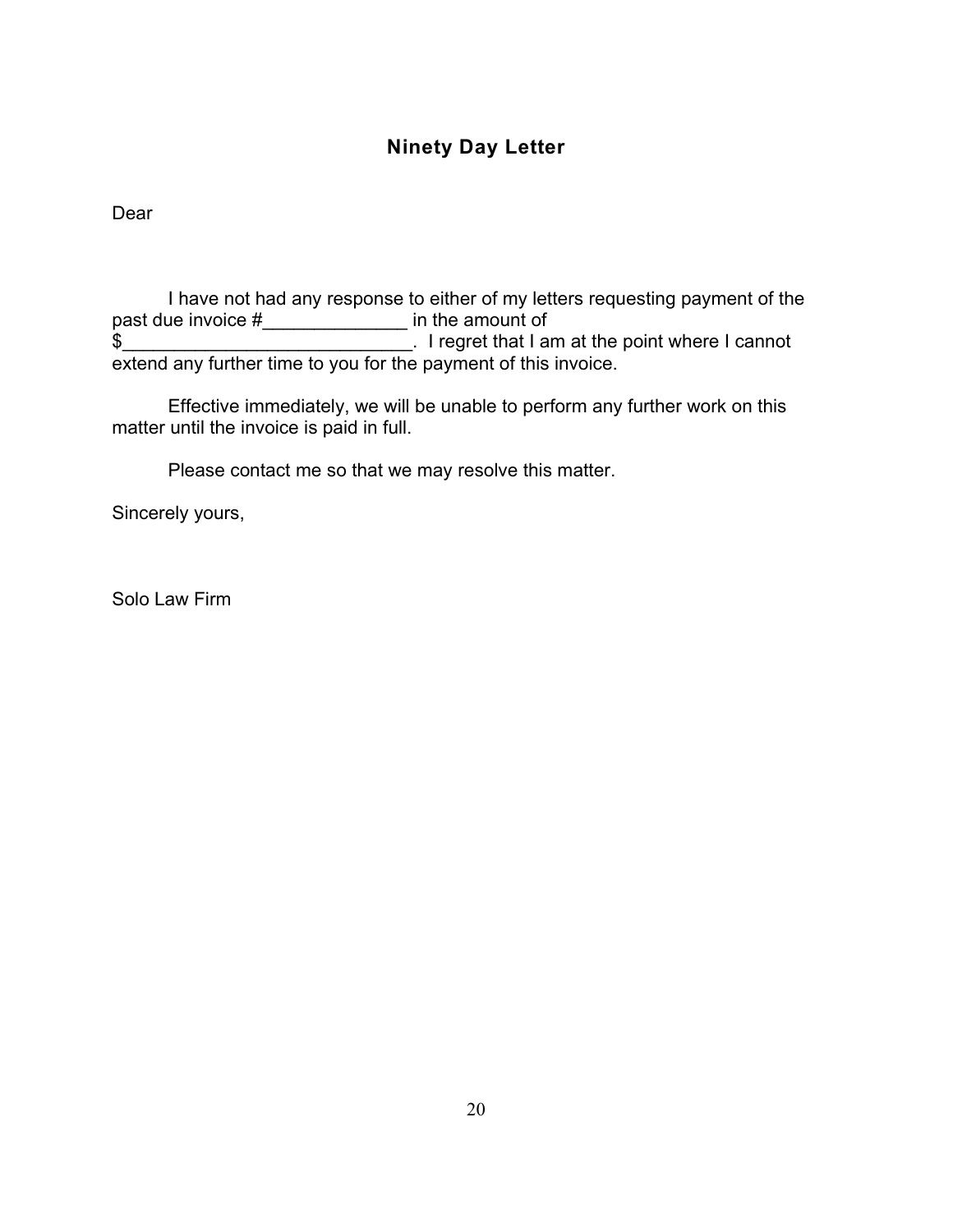# **Letter After Client Promises (Some) Payment**

Dear

Per our discussion on (Date) you have agreed to pay \$\_\_\_\_\_\_\_\_\_\_\_\_\_\_\_ on invoice # by (Date). We know that you will live up to this agreement.

If there are ever any problems or difficulties with payments or invoices, please contact us immediately so that we can resolve the matter quickly. We want to assist you in every way possible and we are hear to answer any questions you may have about our policy and procedures.

We look forward to a continued good working relationship.

Sincerely yours,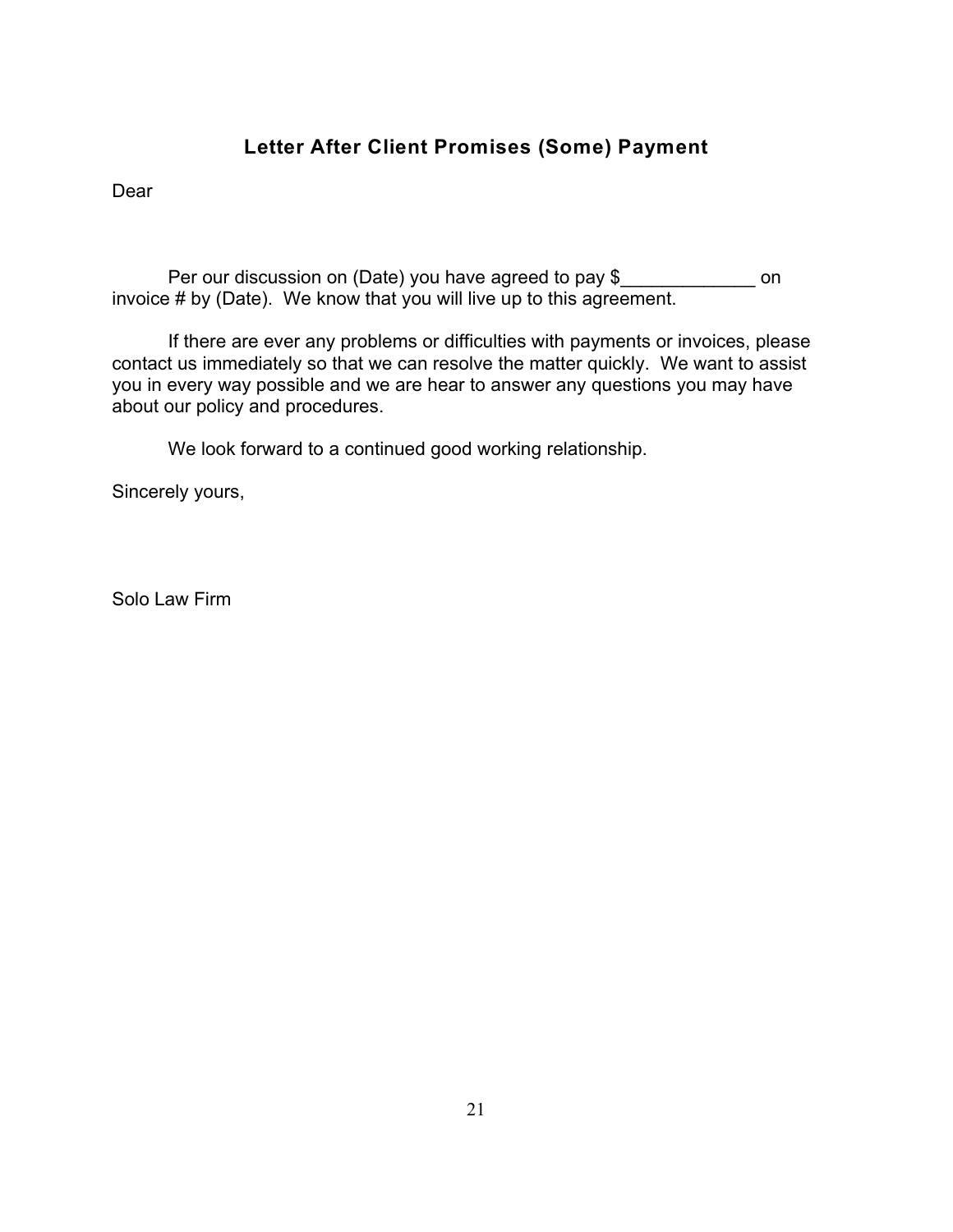# **Letter After Client Promises (Some) Payment And Does Not Send Payment**

Dear

Although you had promised to send payment in the amount of \$\_\_\_\_\_\_\_\_\_\_\_\_\_\_\_\_\_\_\_ by (Date) we have not received any payment.

I regret that I am at the point where I cannot extend any further time to you for the payment of this invoice.

Effective immediately, we will be unable to perform any further work on this matter until the invoice is paid in full.

Please contact me so that we may resolve this matter.

Sincerely yours,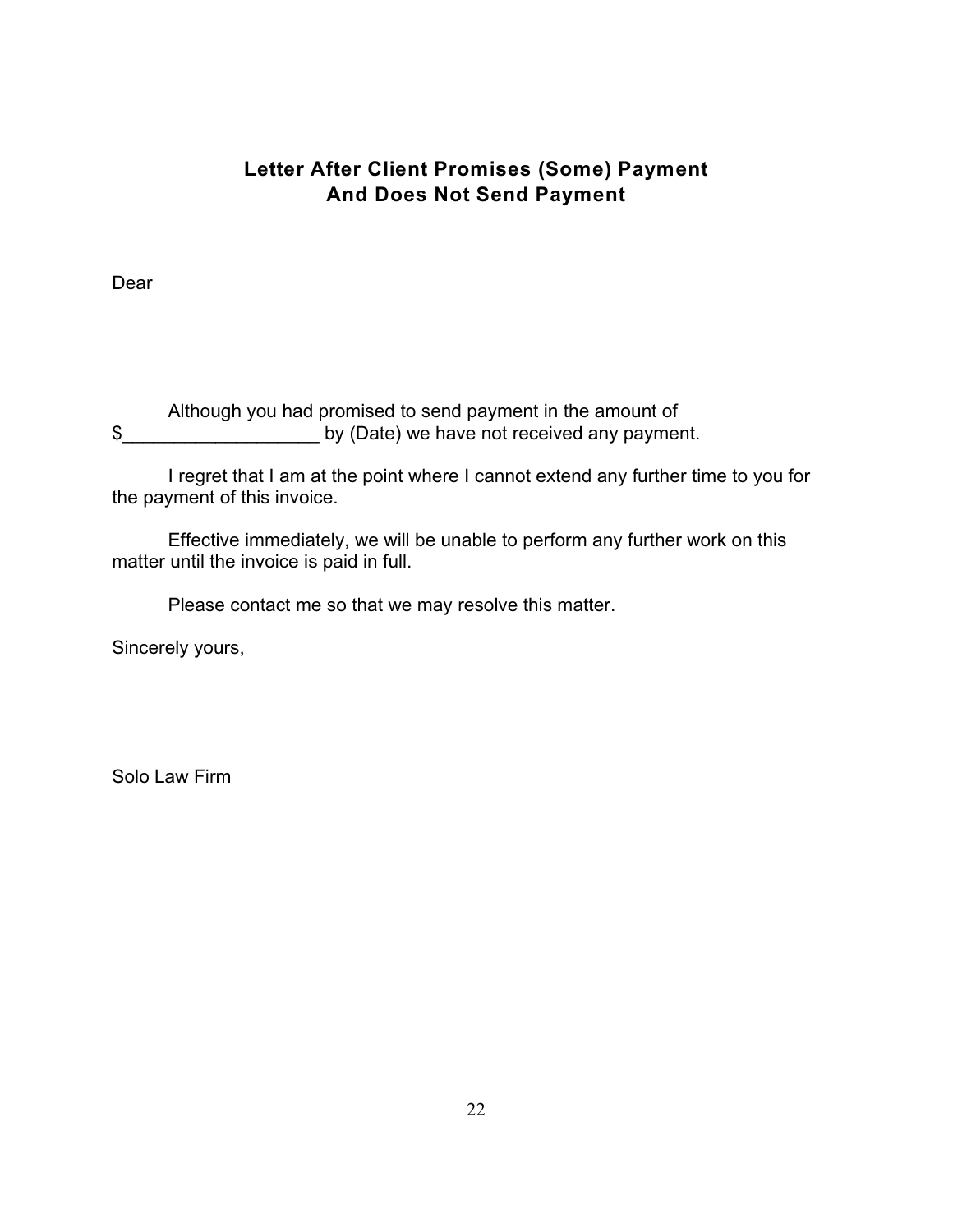## **Questions for Staff to Ask When First Contacting Client for Payment**

The key when contacting a client for payment is to get the client to tell you what the problem is and why it is not being paid. This should not be confrontational but conversational.

1. Have you received the invoice?

This forces the client to admit that he/she has received it. If he/she says it was not received, ask to check the address and send another copy immediately. After one week, if no payment is received, contact the client again.

2. Ask if they understand the invoice or if they have any questions?

If they have questions or say they do not understand, tell them you will have the lawyer call immediately to answer any questions.

3. Ask if they have any problems with the service being provided?

If the answer is yes, tell them you will have the lawyer call immediately to answer any questions.

4. If they have received the invoice, have no questions or problems, ask when you may expect payment?

Make note of the date and follow up if payment is not received.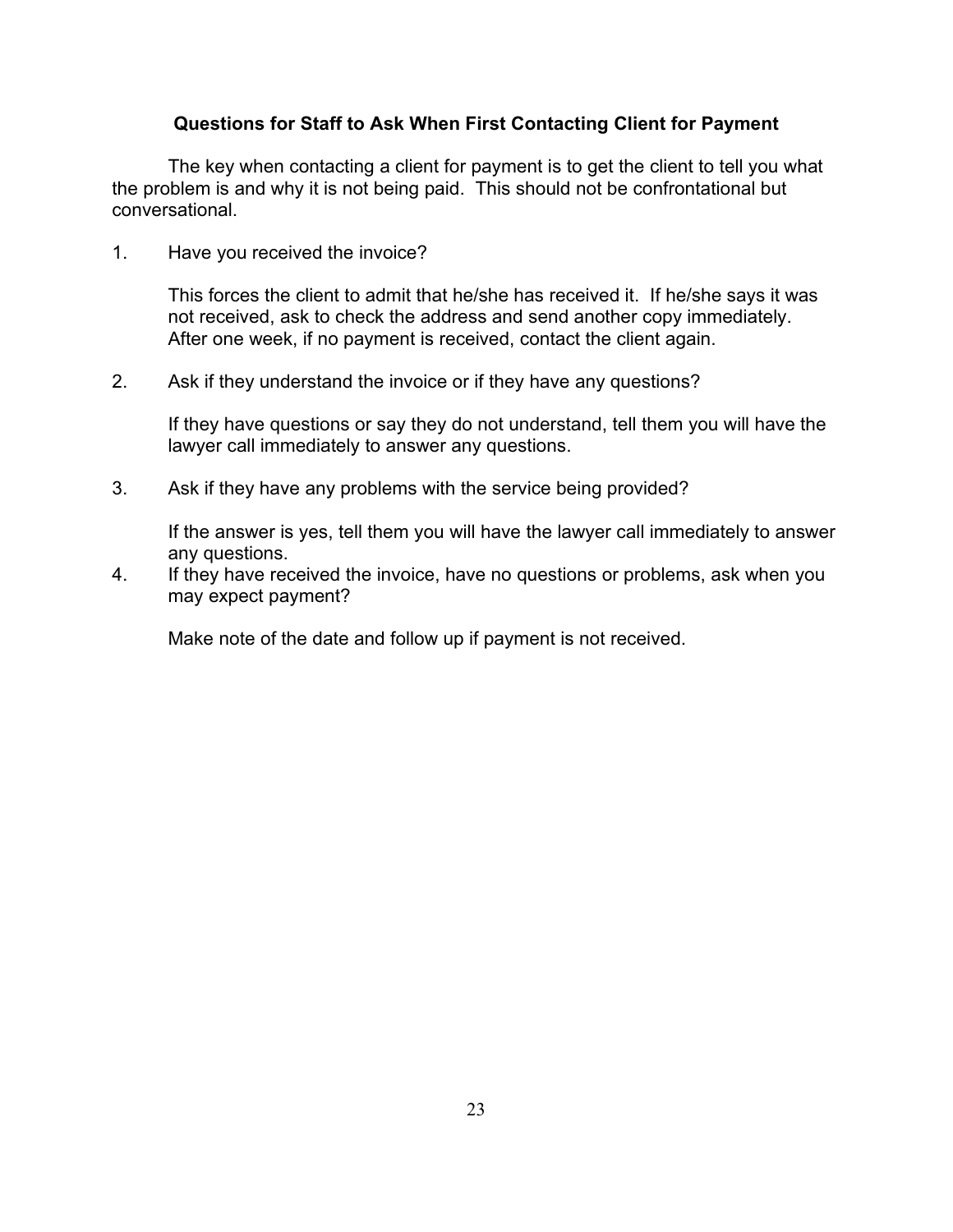# **Billing and Collection Policy of Solo Law Firm**

In order to provide our clients with the best possible service and manage our practice efficiently, it is necessary that we have a fair and reasonable billing and collection policy.

1. We will expect all clients to pay a retainer fee agreed upon at the initial interview. This will placed into a trust account and will be used to pay for the last invoice at the conclusion of the matter. Any money that is not used for that invoice will be refunded to the client immediately.

or

1. We will expect all clients to pay a retainer fee agreed upon at the initial interview. This will placed into a trust account and will be used to pay for time and expenses as work progresses. You will receive a monthly invoice that will list the balance of your retainer. If necessary, you may be required to replenish the retainer.

2. Invoices will be sent out monthly and will include the details of the time spent.

3. Payment of invoices will be expected within in 30 days of receipt.

4. Work will stop on all work if invoice goes unpaid after 90 days or no payment plan is established and maintained.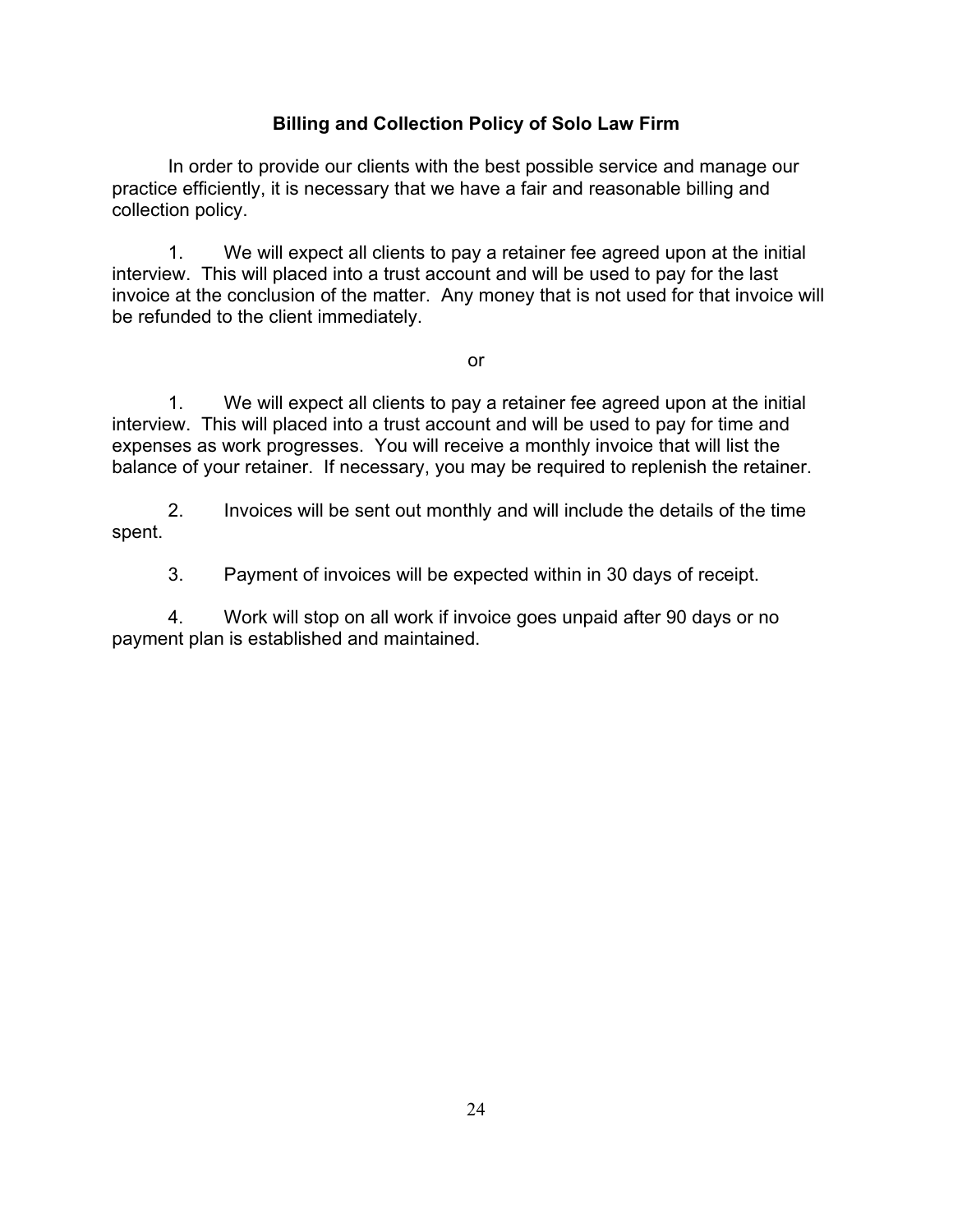# DAILY CASH RECEIPTS

| Date:                           |        |       |  |
|---------------------------------|--------|-------|--|
| Payments expected:              |        |       |  |
| <b>Client</b>                   | Amount | Rcv'd |  |
|                                 |        |       |  |
|                                 |        |       |  |
| <b>Other Payments Received:</b> |        |       |  |
| <b>Client</b>                   | Amount |       |  |
|                                 |        |       |  |
|                                 |        |       |  |
|                                 |        |       |  |
| <b>Total Received:</b>          |        |       |  |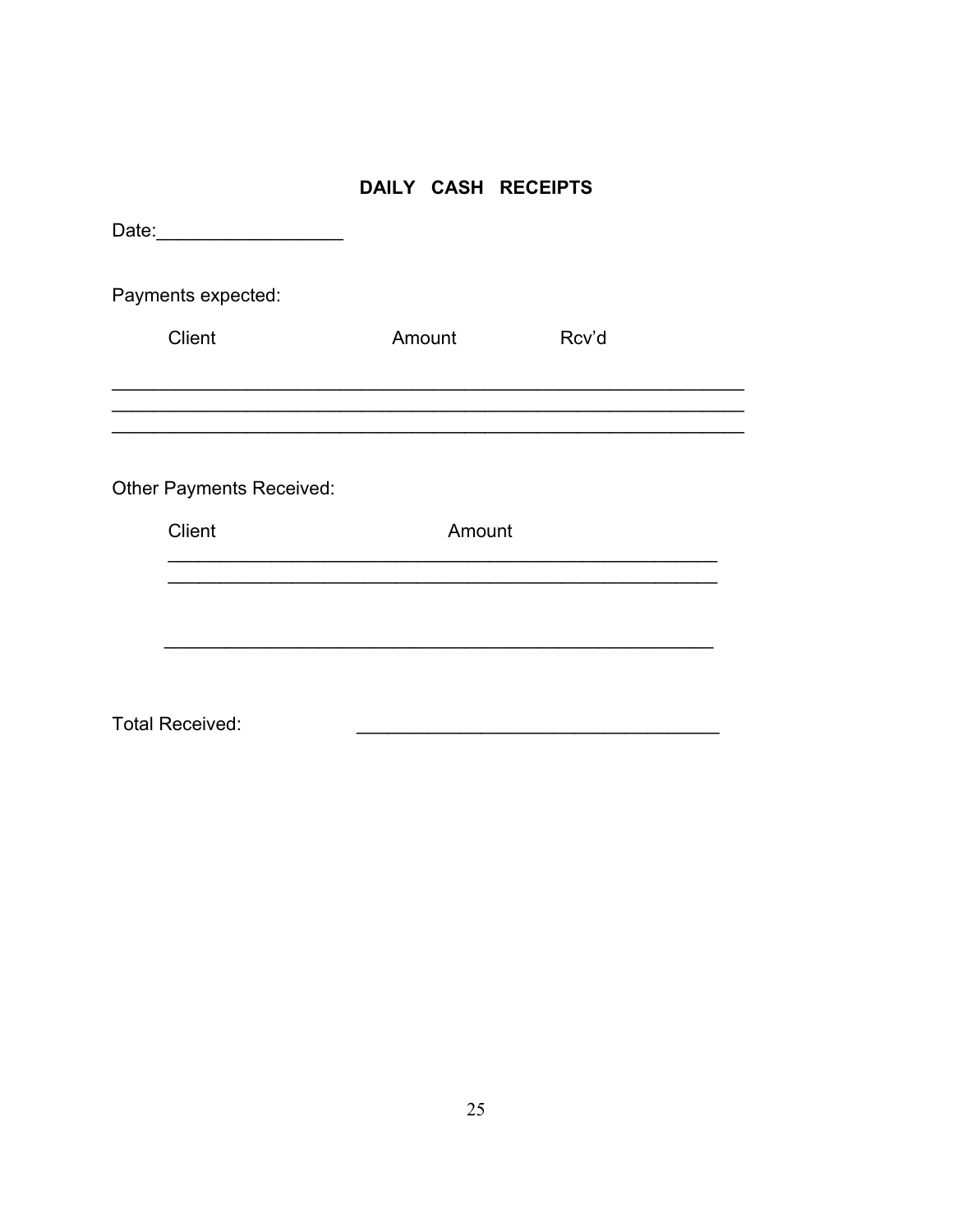| DATE: __________________________             | <b>DAILY CASH FLOW REPORT</b> |       |
|----------------------------------------------|-------------------------------|-------|
| <b>Operating Account Balance</b>             |                               |       |
| <b>Amount Expected</b>                       |                               |       |
| Invoices to be paid                          |                               |       |
| <b>Anticipated Balance</b>                   |                               |       |
| <b>Operating Account Balance</b>             |                               |       |
| <b>Actual Deposit</b>                        |                               |       |
| <b>Actual Payments</b>                       |                               |       |
| <b>Final Balance</b>                         |                               |       |
| Payment Expected:<br>Client                  | Amount                        | Rcv'd |
|                                              |                               |       |
| Total:                                       |                               |       |
| <b>Invoices Needed to Be Paid:</b><br>Vendor | Amount                        | Due   |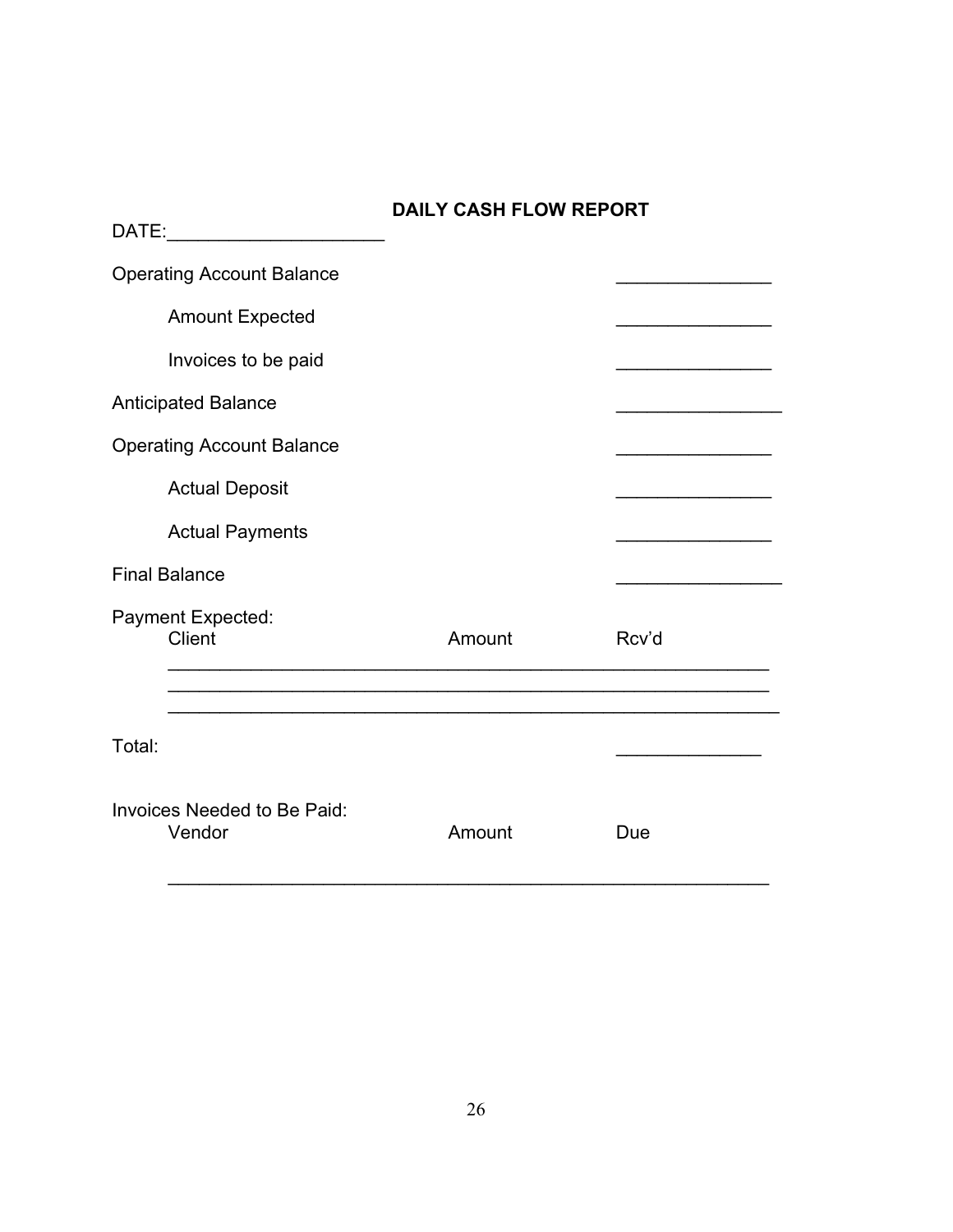#### **Purchasing**

You have to buy a lot of "stuff" to run a law office. From office supplies to computer hardware to utilities, even the smallest law firm writes a lot of checks each month. Some of the decisions are simple and routine, but they all either have to be done by an attorney or delegated by the attorney to someone else, usually a paid employee.

Purchasing and overhead decisions are critical. To oversimplify, just compare the attorney who grosses \$100,000 annually with a \$60,000 annual overhead with the one with \$75,000 gross and \$25,000 overhead. The goal is net income or "take-home" pay and so the attorney with lower income and lower overhead "wins" in the comparison.

It is easy for a new lawyer just opening a practice to make statements like "I'm charging my client \$100.00 per hour. My time is too valuable to spend time shopping around for legal pads to save a few cents." While it may be apparently mathematically true, it reveals a dangerous attitude. Even saving a small amount such as ten or fifteen dollars actually puts that amount is your pocket as "take-home" pay if you are a solo practitioner. Even saving ten or fifteen dollars each month adds up over a long term.

This does not mean that the lawyer must personally shop for the best bargain (although for the solo practitioner it may), but it does mean that cost comparison shopping should be stressed. When your employee finds a vendor to supply legal pads at \$1.19 each instead of \$1.39, the correct response is praise, not "Don't bother me with small details." It bears repeating that every dollar you do not spend in overhead is a dollar that you take home in income.

#### **Accounting**

Running a business is about making profit. Good record keeping is a must. A lawyer would be absolutely appalled with a client who ran a business without monthly financial reports, profit and loss statement, business projections, cash flow data and other accounting procedures that any business employs. Yet frequently lawyers run their practices with insufficient attention to their bookkeeping.

One should direct immediate attention toward purchasing a good time and billing and accounting software package.

Some case management software packages have accounting functions and a simple program like Quickbooks may work for the solo and small firm lawyer. There are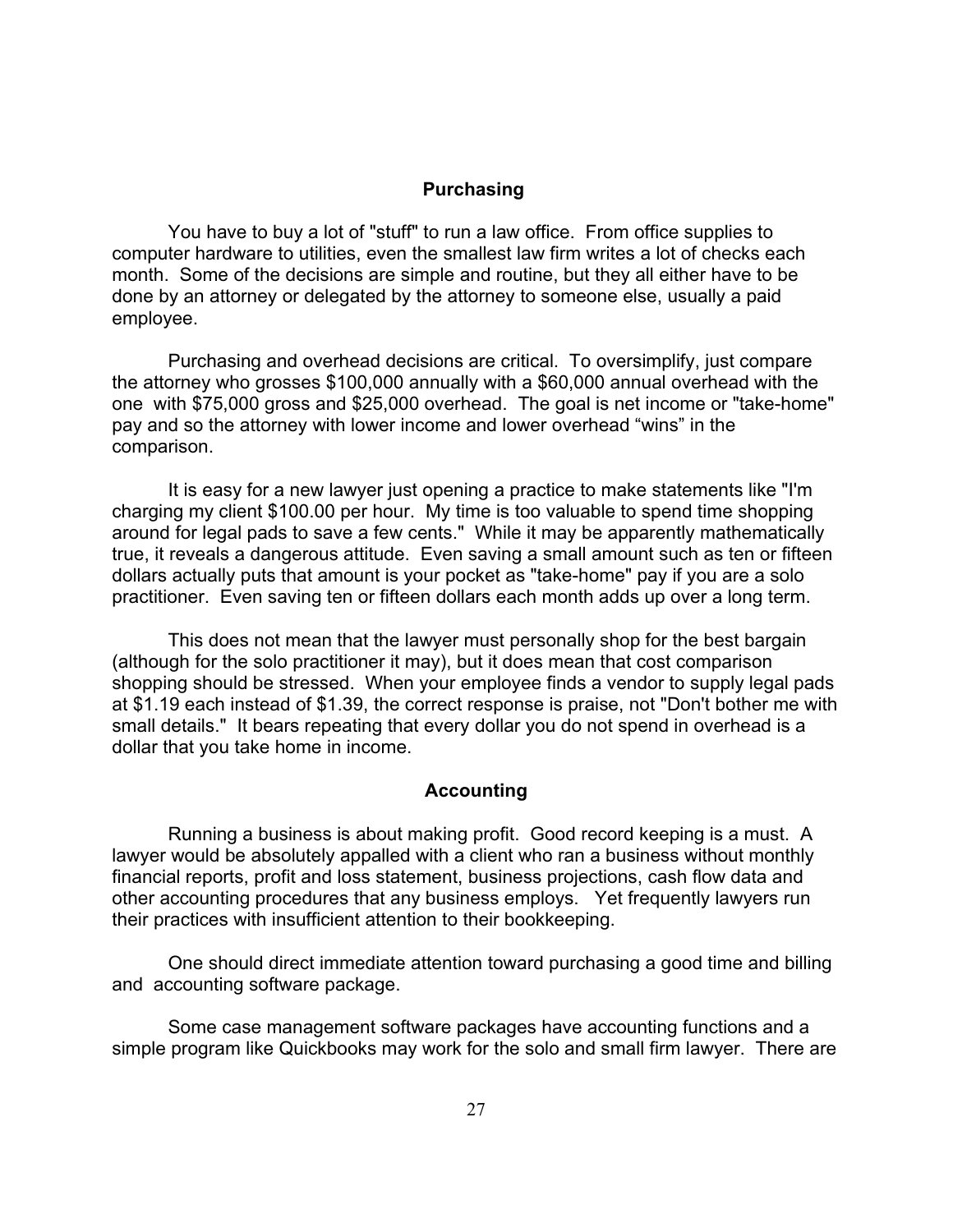a number of billing programs available including some released as shareware on the Internet. Other software that combines several functions. PC Law Jr. will handle certain accounting and check book balancing functions as well as time and billing. For the non-accounting types, just remember that accounting software and good record keeping will allow you to greatly save on the fees that you pay to others for preparing your tax returns. Quickbooks also comes with a module called Quickpay which allows you to calculate the withholding from employee's paychecks and print the Forms 940 and 941 for filing with the Internal Revenue Service.

OBA members may consult the OBA Management Assistance Program fro advise about their software purchases.

This part of law office management is pretty simple to plan. If you have an accounting background, then you know what to do in this regard. If you don't have an accounting background, then you should utilize accounting software to help you in your day to day operations and obtain professional help to complete and file tax returns. Here's one valuable tip: although programs like Quickbooks will set up standard law office expense categories, consult with your accountant about these before you start entering data. You might as well start off with categories that match the ones your tax preparer uses.

#### **Personnel**

There can be no more important business decision in a law office than who you hire to work with you.

For better or worse, your secretary, receptionist or legal assistant will be your representative and create your image when dealing with clients, other lawyers, court personnel and many others in your community. The efficiency and profitability of your office will often be substantially determined by the efficiency and dedication of your staff. Investing in proper staff training is an absolute necessity particularly with new and improved computer hardware and software.

Some beginning lawyers are confused in the terminology between legal secretary, legal assistant and paralegal. The terms paralegal and legal assistant appear to be used interchangeably. The American Bar Association has defined the legal assistant as follows: "Persons who, although not members of the legal profession, are qualified through education, training or work experience, are employed or retained by a lawyer, law office, government agency, or other entity in capacity or function that involves the performance, under the direction and supervision of an attorney a specifically designated substantive legal work, which work, for the most part, requires sufficient knowledge of legal concepts such that, absent that legal assistant, the attorney would perform the task."

Essentially a legal secretary does largely clerical tasks and a legal assistant is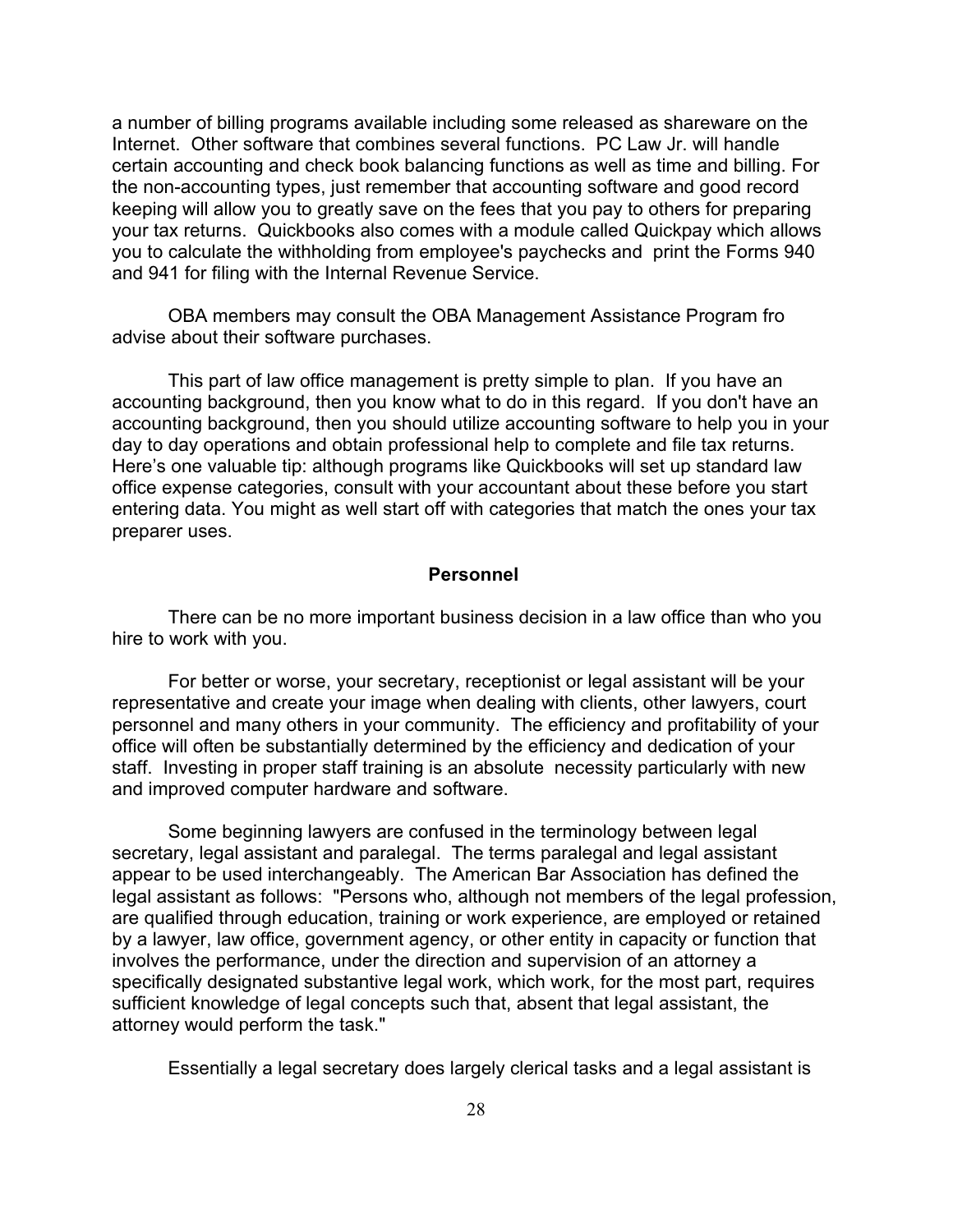authorized to do more substantive law related tasks, such as document drafting. However, these terms seem to be somewhat interchangeable and most veteran attorneys would tell you that they would much rather have a "legal secretary" with 15 years experience than a "legal assistant" who just graduated from a community college and is seeking his or her first employment. Legal assistants do often keep time records and are billed out by the attorney at an hourly rate when they are doing tasks that would otherwise be done by a lawyer. If you do plan to have a legal assistant bill clients at an hourly rate it is suggested that your attorney fee contracts and or engagement letters specifically note the hourly billing rate for the legal assistant and mention that the legal assistant is not a lawyer and cannot therefore give legal advise. Legal assistants can be a valuable resource for the lawyer and a profit center for the firm if they are properly supervised and managed by the attorney.

It is important to teach a legal assistant or other staff person what they can tell the clients and what they cannot. They may explain the legal processes to the client and how they will operate but they should not advise the clients regarding their rights and duties or represent to the client that they are making decisions regarding the client's case. It is important that an attorney checks the assistant's final work product to ensure that a quality product is always reaching the client.

It is also important for the lawyer to provide regular feedback, both positive and (where warranted) negative, to all employees regarding the quality of their work. You should teach your employees the importance of thorough and complete written documentation of conversations with clients, instructions rom clients, and information given to clients. You should also make sure that all employees are aware of the importance of returning telephone calls promptly, being on time for appointments and keeping the clients regularly informed of the progress on their case and other interactions that often fray the attorney/client relationship. As the attorney you should set a good example in all of the above matters.

You should also be aware that when you hire staff, you will invest time as well as money. Problems of the staff will inevitably become your problems. You will have to deal with these issues. I recall once talking to a solo attorney on the phone when we were interrupted by the cry of a baby. The veteran lawyer chuckled and said "I've got a baby here. My secretary's babysitter is sick. When she called in, I told her to bring the baby up. We've got a brief due today and I don't know how to run the computer, but I know how to watch a baby."

Most importantly, you should stress to your employees the importance of maintaining client confidentiality and how discussion of anything that goes on in the office outside of the office could be grounds for immediate termination. Many employees are too lax in this regard, believing that as long as they do not mention names, they can discuss interesting fact situations with their family and friends. Stress to your employees that fact situations can easily identify clients and compromise client confidences without ever mentioning a client's name.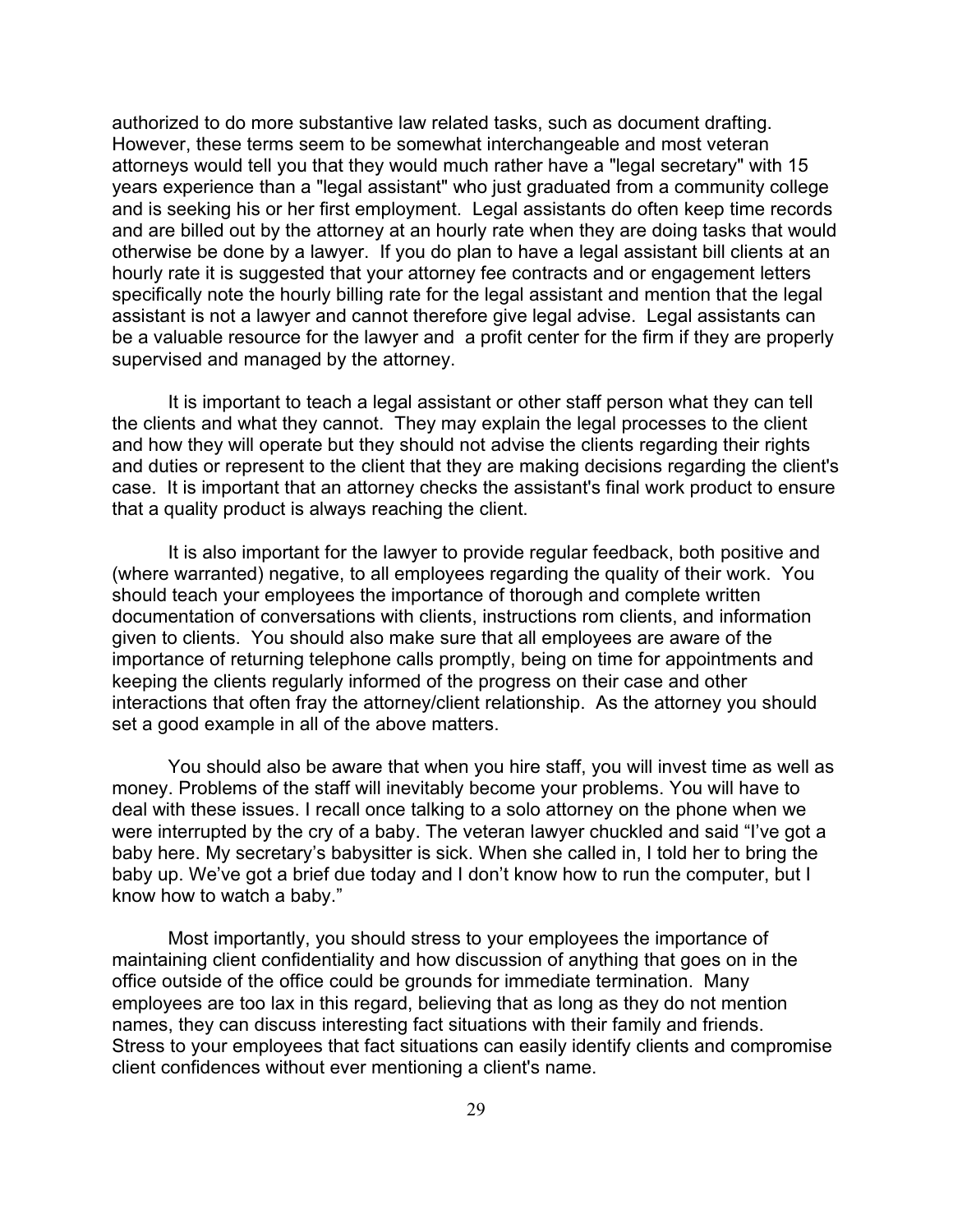Each person employed by a law firm should be required to sign a Statement of Confidentiality. It is imperative that all employees know and understand that confidentiality of all matters related to the client's and cases is to be held in the strictest confidence and should not be discussed in the presence of other clients, delivery persons or with their friends. In order to assure that each employee knows and understand the importance of confidentiality it is a good idea to have all employees sign a "Confidentiality Agreement" upon employment.

On the next page we have included a sample "Confidentiality Agreement".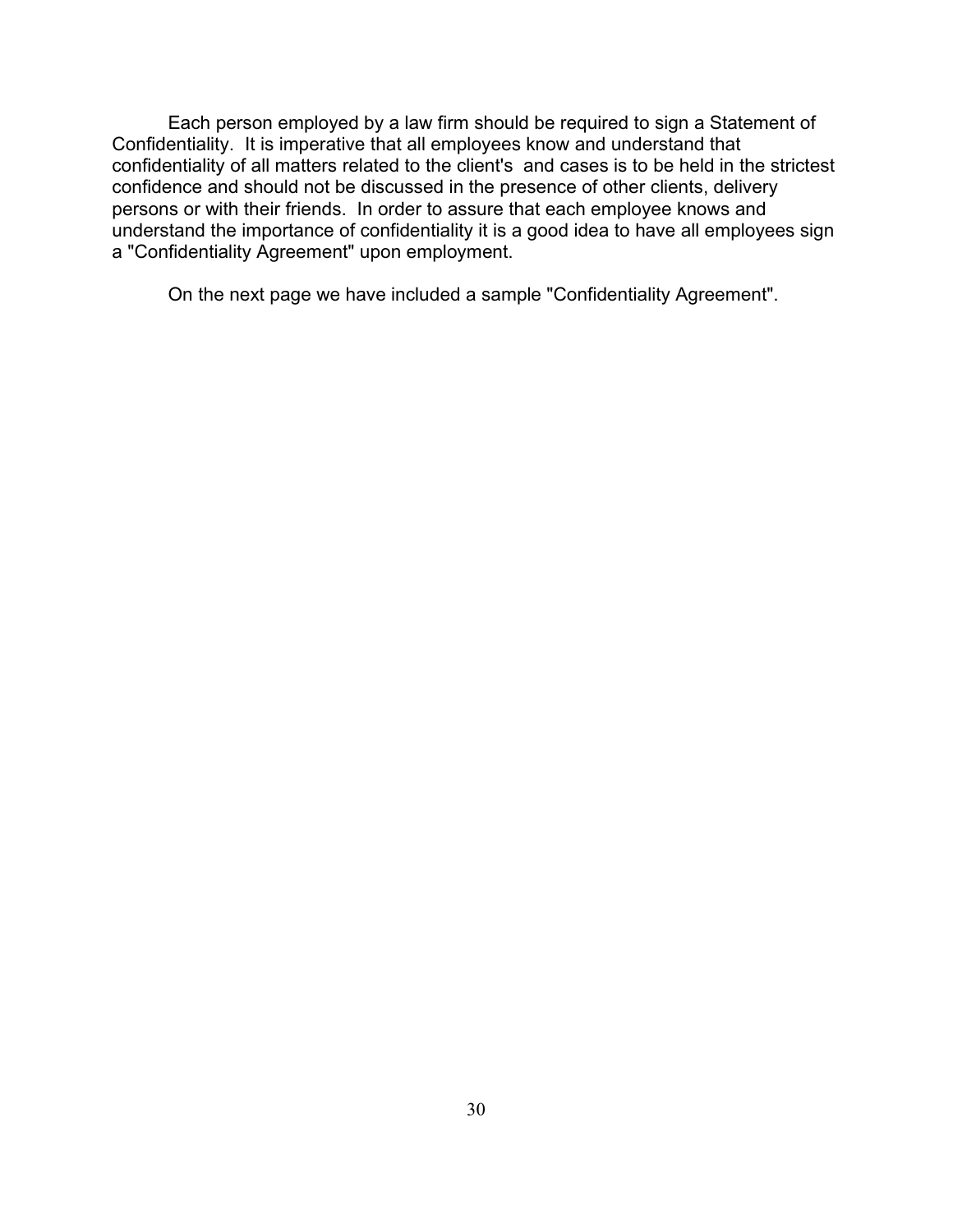# **CONFIDENTIALITY AGREEMENT**

 It is the policy of (name of firm) that matters related to the firm, its clients, and its practice are not to be discussed in the presence of any unauthorized persons. The information received in this office is the private property of the client and any unauthorized disclosure could result in legal liability of the firm and prejudice to the client's case.

All information must be treated with the utmost sensitivity and confidentiality. A breach of confidentiality with respect to any client matter or internal matter will be considered reason for immediate dismissal.

This will confirm that I, the undersigned have read, thoroughly understand and agree to abide by the provisions of the foregoing stated policy.

Date:\_\_\_\_\_\_\_\_\_\_\_\_\_\_\_\_\_\_\_\_\_\_\_\_\_\_\_

Signature of Employee

\_\_\_\_\_\_\_\_\_\_\_\_\_\_\_\_\_\_\_\_\_\_\_\_\_\_\_\_\_\_\_\_\_\_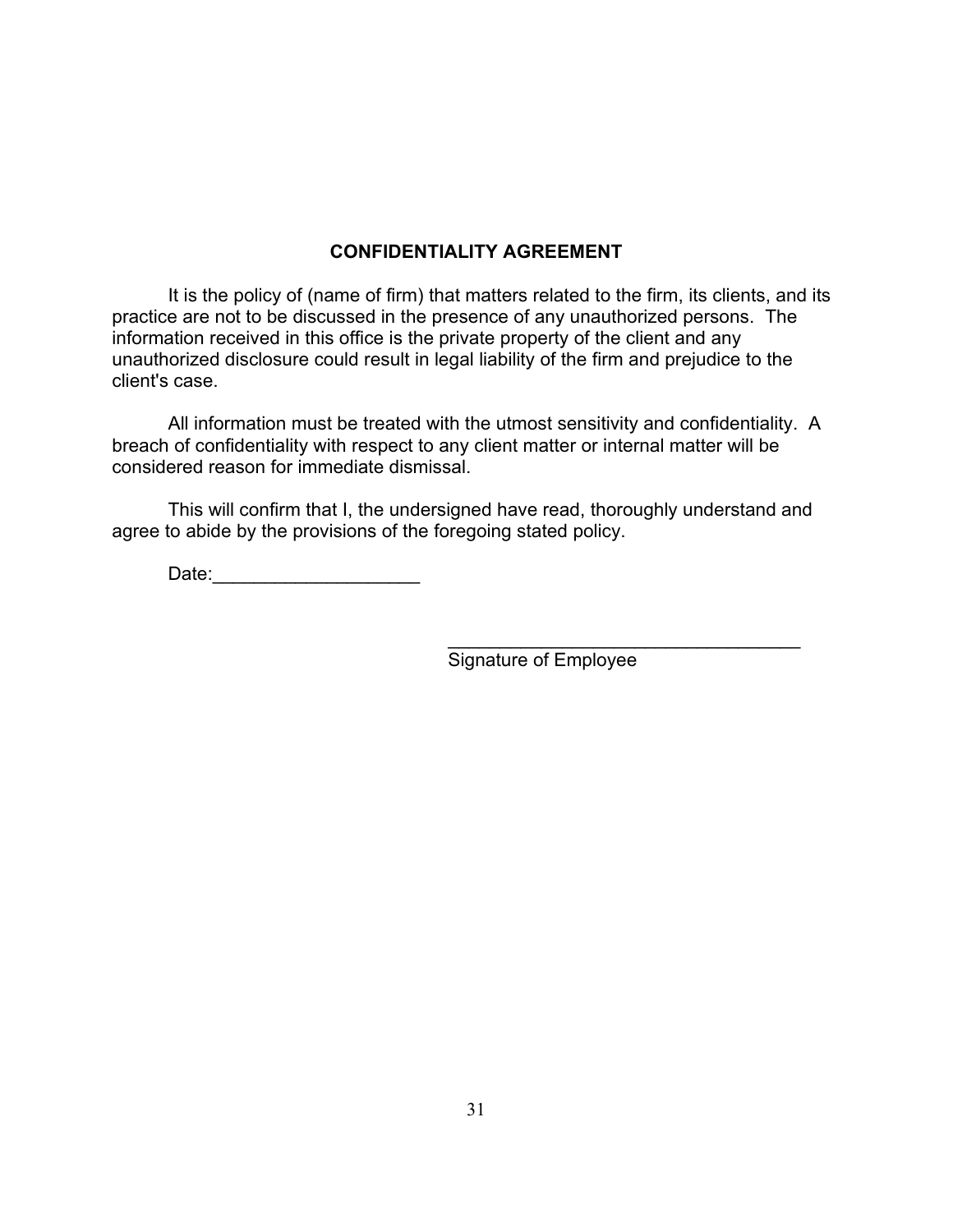#### **Time Management for Attorneys**

One of the most common complaints among all attorneys is that they do not have enough time. In fact that seems to be a common complaint from many people in our society today. But for the solo practitioner, this is a critical issue. When you waste a half a day, you have effectively shut down the business for that period. If you waste time in the office regularly, you can have significant problems.

One lawyer enjoyed telling the story of representing a very busy individual who could only meet with the lawyer between 8:00 p.m. and 10:00 p.m. on Wednesday nights or on the weekend. This busy individual was employed as a sanitation engineer riding on the back of a garbage truck. However, between several children all involved in summer athletic teams and a spouse who was taking some college classes in the evenings, these two hours were all he had left during the week.

Time management is more properly the subject of an entire book (or several books) rather than a CLE paper. As solo practitioner, you really need to read at least one book in this subject area. Your attention is directed to the following suggested reading:

*The Time Trap* by Alec MacKenzie - There have been over one-half million copies sold of this best seller from the American Management Association. This book is available from the Law Practice Management Section of the ABA It is also available in most book stores. Mr. MacKenzie focuses on "The Twenty Biggest Time Wasters," including inadequate planning, attempting to do too much, the inability to say "No", inadequate controls, too much travel, inadequate staff, drop in visitors, management by crisis, and much more.

*The Seven Habits of Highly Effective People* by Stephen Covey. Mr. Covey suggests that you recognize that there are tasks which are urgent and tasks which are important. A law practice has dozens of tasks which must be accomplished daily. Even something as simple as filing an Entry of Appearance becomes urgent when the deadline for filing is today. You may find yourself trapped into doing urgent tasks all day without ever having a chance to get to the tasks that are very important but not urgent, such as marketing, contacting referring attorneys and former clients to thank them, law office automation, upgrading hardware or software, writing for publication in legal periodicals or designing more efficient office systems.

Book stores brim with books on time management and self improvement (which generally include significant attention to time management). Obviously there aren't enough lawyers and harried executives to justify this many publications. So time management must be a concern for many people these days.

Several common suggestions run through the many time management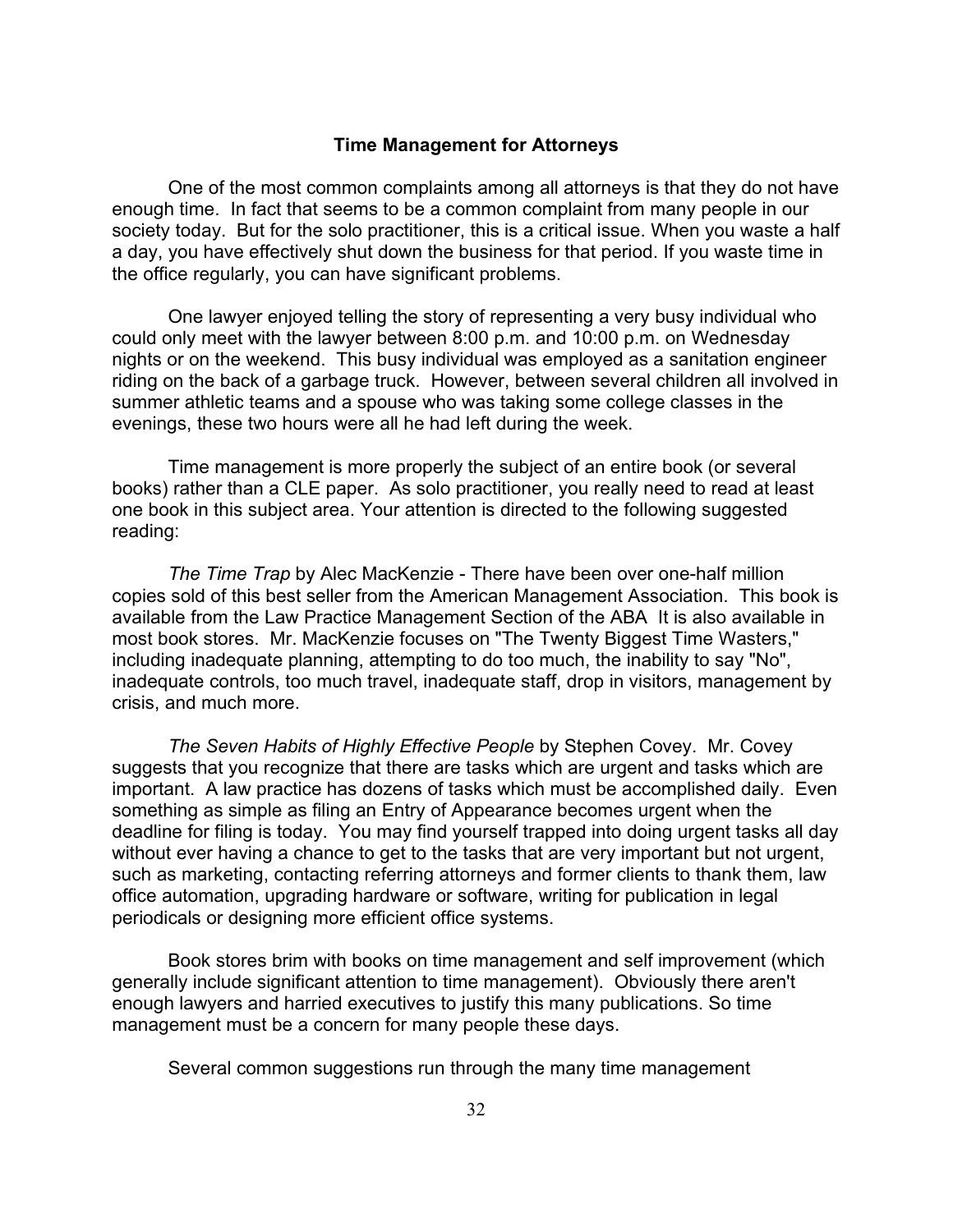publications that are available. These observations include such things as:

1. Goal Setting - Several times a year one should take the time to set both short term and long term personal and professional goals. It is impossible to succeed until you have decided on what you are trying to accomplish. You should plan for where you want to be in one year, five years, and ten years and then review your prior goals to see what progress you are making towards them and where there is room for improvement.

2. Daily planning- Allow fifteen or twenty minutes per day at the beginning of each day to plan what specific tasks will be accomplished that day.

3. Organization -Every attorney already should keep a Things To Do List on the desk. Try to shorten that and give yourself a daily goal by distilling the list to a five or six "Must Do Today" list. Be sure and prioritize these items.

4. Procrastination is a difficult enemy to overcome. Try to focus on doing your most difficult task as soon as you get to the office each morning. One form of procrastination is to put off unpleasant or difficult tasks by clearing up a bunch of minor tasks that can be done within a few minutes. The result is that at the end of the day soon comes with no progress on large task.

5. Self-study- Consider spending one week recording every minute of your office time, including trips to the restroom and personal phone calls and drop in visitors. You may be surprised at how much time that you are wasting each day and the mere fact that you are recording wasted time makes you likely to waste less time.

6. Plan your errands smartly. One housewife with several children became particularly adept in this regard. She kept a 3 X 5 spiral notebook in her purse and kept lists of shopping items that were needed broken down by store. It was not only a great time saver, but avoided impulse purchases. She could be able to run in Target quickly and pick up just the six items that were needed there. One law office management consultant suggested that one important time management technique was to pick a dry cleaner, gas station, and grocery store that were all on the way to work.

7. Schedule time to work- Try to schedule blocks of time without interruption in your office for such items as taking and returning phone calls and completing long neglected projects. Consider marking off two mornings a week from your calendar for interruption free work time. You might also consider advising your clients as to when you return phone calls for example, between 1:30 p.m. and 2:30 p.m. each day. Once you so advise them, however, you then have to be faithful in returning phone calls during that time period.

8. Delegate effectively. Lawyers are among the world's worst in failing to appropriately delegate projects. Hire good employees and trust them with important